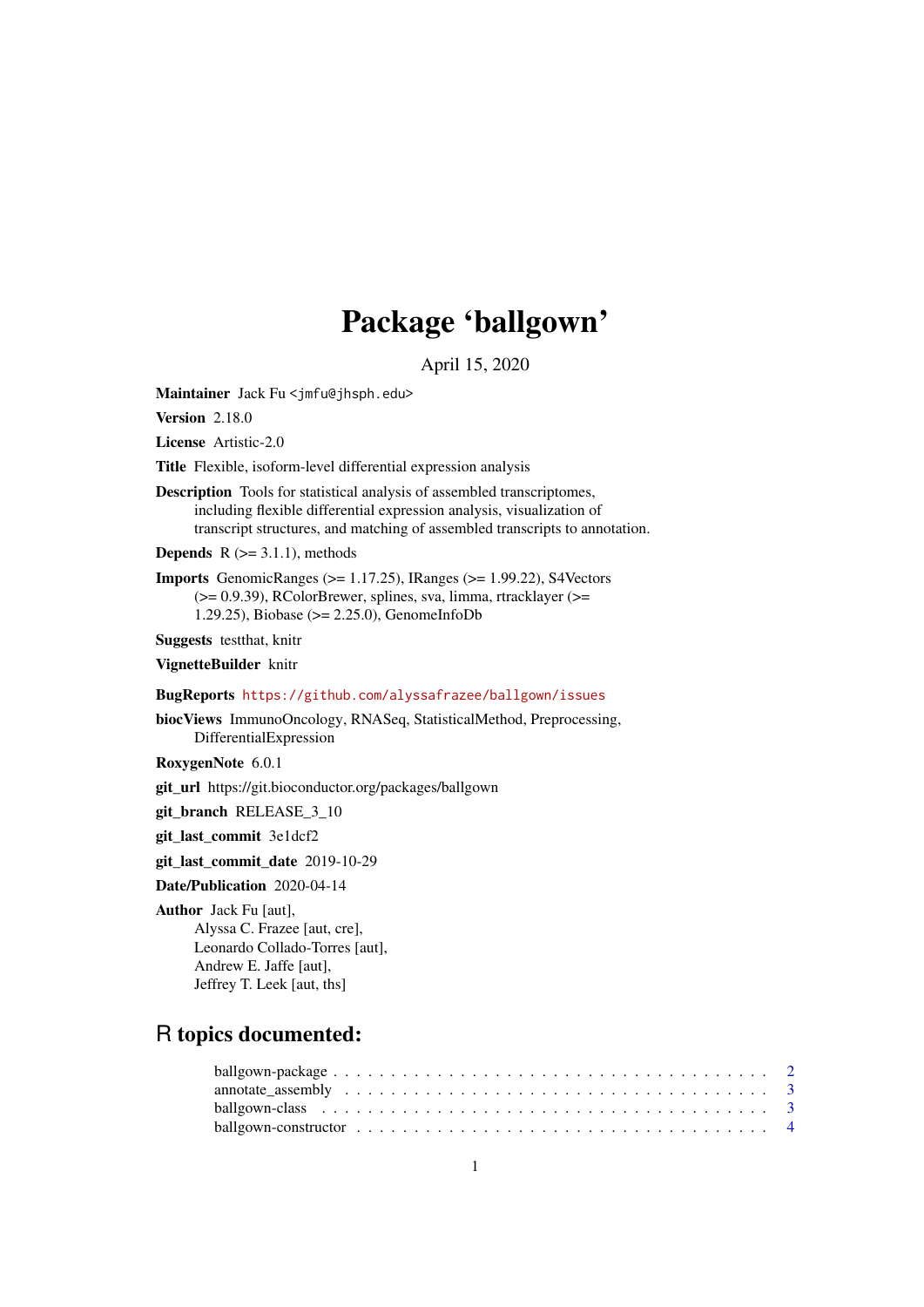<span id="page-1-0"></span>

|                                                                                                                                                                                                                                                                                                                                                                                                                                                                                | 6              |
|--------------------------------------------------------------------------------------------------------------------------------------------------------------------------------------------------------------------------------------------------------------------------------------------------------------------------------------------------------------------------------------------------------------------------------------------------------------------------------|----------------|
| bg<br>$\ddot{\phantom{a}}$<br>$\ddot{\phantom{a}}$<br>$\ddot{\phantom{a}}$<br>$\ddot{\phantom{a}}$<br>$\ddot{\phantom{a}}$<br>$\ddot{\phantom{a}}$                                                                                                                                                                                                                                                                                                                             | 7              |
| $\frac{1}{2}$                                                                                                                                                                                                                                                                                                                                                                                                                                                                  | $\overline{7}$ |
| $\cdots$<br>$\sim$                                                                                                                                                                                                                                                                                                                                                                                                                                                             | 8              |
| collapseTranscripts<br>$\ddot{\phantom{a}}$<br>$\ddot{\phantom{a}}$<br>$\ddot{\phantom{a}}$<br>$\ddot{\phantom{a}}$<br>$\sim$ $\sim$<br>$\sim$ $\sim$<br>$\ddot{\phantom{a}}$<br>$\ddot{\phantom{a}}$                                                                                                                                                                                                                                                                          | 9              |
| contains<br>$\mathbf{r}$<br>.<br>$\ddot{\phantom{a}}$<br>$\ddot{\phantom{a}}$<br>$\ddot{\phantom{a}}$<br>$\ddot{\phantom{a}}$<br>$\overline{\phantom{a}}$                                                                                                                                                                                                                                                                                                                      | 10             |
| dirs<br>$\sim$<br>$\sim$ $\sim$ $\sim$ $\sim$<br>$\mathcal{A}$ , and $\mathcal{A}$ , and $\mathcal{A}$ , and $\mathcal{A}$<br>$\ddot{\phantom{1}}$<br>$\sim$<br>$\ddot{\phantom{a}}$                                                                                                                                                                                                                                                                                           | 11             |
| eexpr<br>$\sim$ $\sim$ $\sim$ $\sim$<br>$\ddot{\phantom{0}}$<br>$\ddot{\phantom{a}}$ .<br>$\ddot{\phantom{a}}$<br>$\ddot{\phantom{a}}$<br>$\ddot{\phantom{a}}$<br>$\ddot{\phantom{a}}$<br>$\ddot{\phantom{a}}$<br>$\ddot{\phantom{a}}$<br>$\ddot{\phantom{a}}$                                                                                                                                                                                                                 | 11             |
| expr<br>.<br>$\sim$ $\sim$ $\sim$<br>$\ddot{\phantom{0}}$                                                                                                                                                                                                                                                                                                                                                                                                                      | 12             |
| $expr<$ -<br>$\ddot{\phantom{0}}$<br>$\ddot{\phantom{a}}$<br>$\ddot{\phantom{1}}$<br>$\ddot{\phantom{a}}$                                                                                                                                                                                                                                                                                                                                                                      | 13             |
| $exprfilter \dots$ .<br>.<br>$\ddot{\phantom{a}}$<br>$\ddot{\phantom{a}}$<br>$\ddot{\phantom{a}}$<br>$\ddot{\phantom{a}}$<br>$\ddot{\phantom{a}}$<br>$\ddot{\phantom{a}}$<br>$\ddot{\phantom{a}}$<br>$\ddot{\phantom{a}}$<br>$\ddot{\phantom{a}}$<br>$\ddot{\phantom{a}}$<br>$\ddot{\phantom{a}}$<br>$\overline{a}$                                                                                                                                                            | 13             |
| geneIDs                                                                                                                                                                                                                                                                                                                                                                                                                                                                        | 14             |
| $\cdot \cdot \cdot$ .                                                                                                                                                                                                                                                                                                                                                                                                                                                          | 15             |
| getAttributeField<br>$\ddot{\phantom{a}}$<br>$\ddots$<br>$\ddot{\phantom{a}}$<br>$\ddot{\phantom{a}}$<br>$\ddot{\phantom{a}}$<br>$\ddots$                                                                                                                                                                                                                                                                                                                                      | 16             |
| getGenes<br>$\overline{\phantom{a}}$<br>$\ddot{\phantom{a}}$<br>$\mathbf{r}$<br>$\sim$ $\sim$                                                                                                                                                                                                                                                                                                                                                                                  | 16             |
| gexpr<br>$\ldots$<br>$\cdot$<br>$\ddot{\phantom{a}}$<br>$\cdot \cdot \cdot \cdot$                                                                                                                                                                                                                                                                                                                                                                                              | 17             |
| gffRead<br>$\mathbf{1}$<br>$\mathcal{A}$ , and $\mathcal{A}$ , and $\mathcal{A}$ , and $\mathcal{A}$<br>$\ddot{\phantom{a}}$<br>$\ddot{\phantom{a}}$<br>$\ddot{\phantom{a}}$<br>$\ddot{\phantom{a}}$<br>$\ddot{\phantom{a}}$<br>$\ddot{\phantom{a}}$<br>$\ddot{\phantom{a}}$<br>$\ddot{\phantom{a}}$                                                                                                                                                                           | 18             |
| gffReadGR<br>$\ddot{\phantom{a}}$<br>$\ddot{\phantom{a}}$<br>$\ddot{\phantom{a}}$<br>$\sim$ $\sim$<br>$\sim$                                                                                                                                                                                                                                                                                                                                                                   | 19             |
| $i$ expr $\ldots$ .<br>$\ddot{\phantom{a}}$ .<br>$\ddot{\phantom{a}}$<br>$\ddot{\phantom{a}}$<br>$\ddot{\phantom{a}}$<br>$\ddot{\phantom{a}}$                                                                                                                                                                                                                                                                                                                                  | 20             |
| indexes<br>$\ddot{\phantom{a}}$<br>$\ddot{\phantom{a}}$<br>$\ddot{\phantom{a}}$<br>$\mathcal{A}$ , and a set of the set of the set of the $\mathcal{A}$<br>$\sim$ $\sim$<br>$\ddot{\phantom{a}}$<br>$\ddot{\phantom{a}}$<br>$\ddot{\phantom{a}}$<br>$\ddot{\phantom{a}}$<br>$\ddot{\phantom{a}}$<br>$\ddot{\phantom{a}}$<br>$\ddot{\phantom{a}}$                                                                                                                               | 20             |
| indexes<-<br>$\ddot{\phantom{a}}$<br>$\ddot{\phantom{a}}$<br>$\ddot{\phantom{a}}$<br>$\ddot{\phantom{1}}$<br>$\ddot{\phantom{a}}$<br>$\ddot{\phantom{a}}$<br>$\ddot{\phantom{a}}$<br>$\ddot{\phantom{a}}$                                                                                                                                                                                                                                                                      | 21             |
| $last \t . \t . \t . \t .$                                                                                                                                                                                                                                                                                                                                                                                                                                                     | 21             |
| mergedDate<br>$\sim$ $\sim$<br>$\sim$ $\sim$<br>$\ddot{\phantom{a}}$<br>$\ddot{\phantom{a}}$<br>$\ddot{\phantom{a}}$<br>$\ddot{\phantom{a}}$<br>$\ddot{\phantom{a}}$<br>$\ddot{\phantom{a}}$<br>$\cdot$<br>$\ddot{\phantom{a}}$<br>$\overline{a}$<br>$\ddot{\phantom{a}}$                                                                                                                                                                                                      | 22             |
| $petOverlap \ldots \ldots \ldots \ldots \ldots \ldots \ldots \ldots \ldots \ldots \ldots \ldots$<br>$\ddot{\phantom{1}}$                                                                                                                                                                                                                                                                                                                                                       | 23             |
|                                                                                                                                                                                                                                                                                                                                                                                                                                                                                | 23             |
| and a strain of the state                                                                                                                                                                                                                                                                                                                                                                                                                                                      | 24             |
| plotLatentTranscripts<br>$\ddot{\phantom{a}}$<br>$\ddot{\phantom{a}}$                                                                                                                                                                                                                                                                                                                                                                                                          | 24             |
| $plotMeans \ldots \ldots$<br>$\ddot{\phantom{a}}$<br>.                                                                                                                                                                                                                                                                                                                                                                                                                         | 25             |
| plotTranscripts<br>.<br>$\cdots$<br>$\ddot{\phantom{a}}$<br>$\ddot{\phantom{a}}$<br>$\ddot{\phantom{a}}$<br>$\overline{a}$<br>$\overline{a}$                                                                                                                                                                                                                                                                                                                                   | 27             |
|                                                                                                                                                                                                                                                                                                                                                                                                                                                                                | 28             |
| sequames<br>.<br>$\ddot{\phantom{a}}$<br>$\sim$ $\sim$ $\sim$<br>$\ddot{\phantom{a}}$<br>$\ddot{\phantom{a}}$<br>$\ddot{\phantom{a}}$                                                                                                                                                                                                                                                                                                                                          | 29             |
| stattest<br>$\ddot{\phantom{a}}$<br>$\ddot{\phantom{a}}$<br>$\Delta$<br>$\sim$ $\sim$<br>$\sim$ $\sim$<br>$\ddots$<br>$\ddotsc$<br>$\ddotsc$<br>$\ddot{\phantom{a}}$ .<br>$\ddot{\phantom{a}}$<br>$\ddot{\phantom{a}}$<br>$\ddot{\phantom{a}}$<br>$\ddot{\phantom{a}}$<br>$\ddot{\phantom{a}}$<br>$\ddot{\phantom{a}}$<br>$\ddot{\phantom{a}}$<br>$\ddot{\phantom{a}}$<br>$\ddot{\phantom{a}}$                                                                                 | 29             |
| structure                                                                                                                                                                                                                                                                                                                                                                                                                                                                      | 32             |
| subset $\ldots$<br>$\mathbf{1}$ $\mathbf{1}$ $\mathbf{1}$<br>$\ddot{\phantom{1}}$                                                                                                                                                                                                                                                                                                                                                                                              | 33             |
| texpr $\ldots$<br>$\sim$ $\sim$<br>$\ddot{\phantom{a}}$<br>$\ddot{\phantom{a}}$<br>$\ddot{\phantom{a}}$<br>$\ddot{\phantom{a}}$<br>$\ddot{\phantom{a}}$<br>$\ddot{\phantom{a}}$<br>$\cdot$<br>$\ddot{\phantom{a}}$<br>$\cdot$<br>$\ddot{\phantom{a}}$<br>$\ddot{\phantom{a}}$<br>$\ddot{\phantom{a}}$<br>$\ddot{\phantom{a}}$<br>$\ddot{\phantom{a}}$                                                                                                                          | 34             |
| tGene<br>$\sim$ $\sim$ $\sim$ $\sim$                                                                                                                                                                                                                                                                                                                                                                                                                                           | 34             |
| transcriptIDs                                                                                                                                                                                                                                                                                                                                                                                                                                                                  | 35             |
| transcriptNames<br>$\mathcal{L}^{(1)}\left(\mathcal{L}^{(1)}\left(\mathcal{L}^{(1)}\left(\mathcal{L}^{(1)}\left(\mathcal{L}^{(1)}\left(\mathcal{L}^{(1)}\left(\mathcal{L}^{(1)}\left(\mathcal{L}^{(1)}\left(\mathcal{L}^{(1)}\left(\mathcal{L}^{(1)}\left(\mathcal{L}^{(1)}\right)\mathcal{L}^{(1)}\right)\right)\right)\right)\right)\right)\right)\right)\leq\mathcal{L}^{(1)}\left(\mathcal{L}^{(1)}\left(\mathcal{L}^{(1)}\left(\mathcal{L}^{(1)}\left(\mathcal{L}^{(1)}\$ | 36             |
| writeFiles<br><b>Contract</b><br>.<br>$\sim$ $\sim$<br>$\ddot{\phantom{1}}$<br>$\ddot{\phantom{a}}$                                                                                                                                                                                                                                                                                                                                                                            | 36             |
|                                                                                                                                                                                                                                                                                                                                                                                                                                                                                |                |
|                                                                                                                                                                                                                                                                                                                                                                                                                                                                                | 37             |

#### **Index**

The ballgown package for analysis of transcript assemblies ballgown-package

#### Description

The ballgown package for analysis of transcript assemblies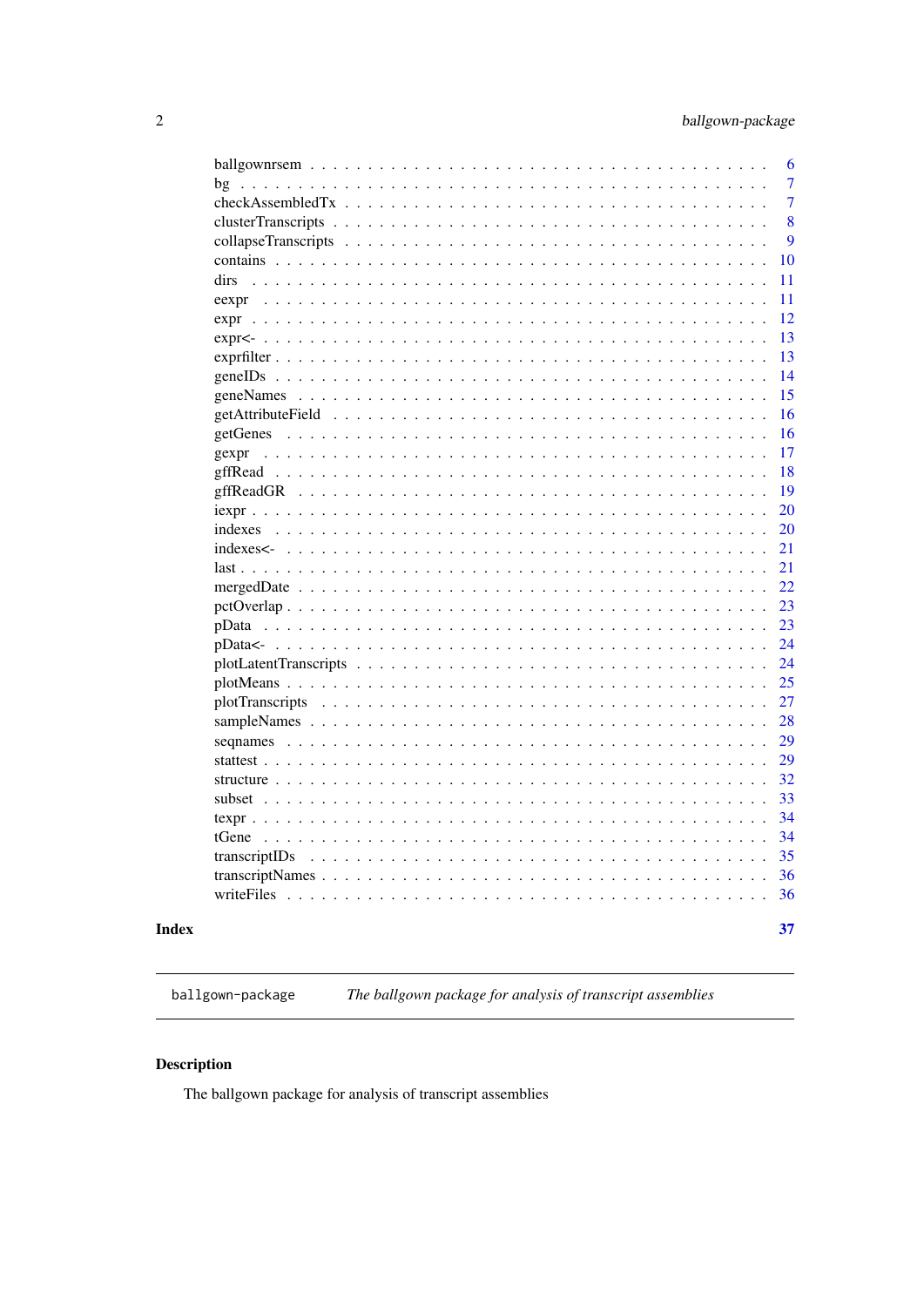<span id="page-2-0"></span>annotate\_assembly *match assembled transcripts to annotated transcripts*

#### Description

match assembled transcripts to annotated transcripts

#### Usage

```
annotate_assembly(assembled, annotated)
```
#### Arguments

| assembled | GRangesList object representing assembled transcripts |
|-----------|-------------------------------------------------------|
| annotated | GRangesList object representing annotated transcripts |

#### Details

If gown is a ballgown object, assembled can be structure(gown)\$trans (or any subset). You can generate a GRangesList object containing annotated transcripts from a gtf file using the [gffReadGR](#page-18-1) function and setting splitByTranscripts=TRUE.

#### Value

data frame, where each row contains assembledInd and annotatedInd (indexes of overlapping transcripts in assembled and annotated), and the percent overlap between the two transcripts.

#### Author(s)

Alyssa Frazee

#### Examples

```
data(bg)
gtfPath = system.file('extdata', 'annot.gtf.gz', package='ballgown')
annot = gffReadGR(gtfPath, splitByTranscript=TRUE)
info = annotate_assembly(assembled=structure(bg)$trans, annotated=annot)
```
ballgown-class *Ballgown*

#### Description

S4 class for storing and manipulating expression data from assembled transcriptomes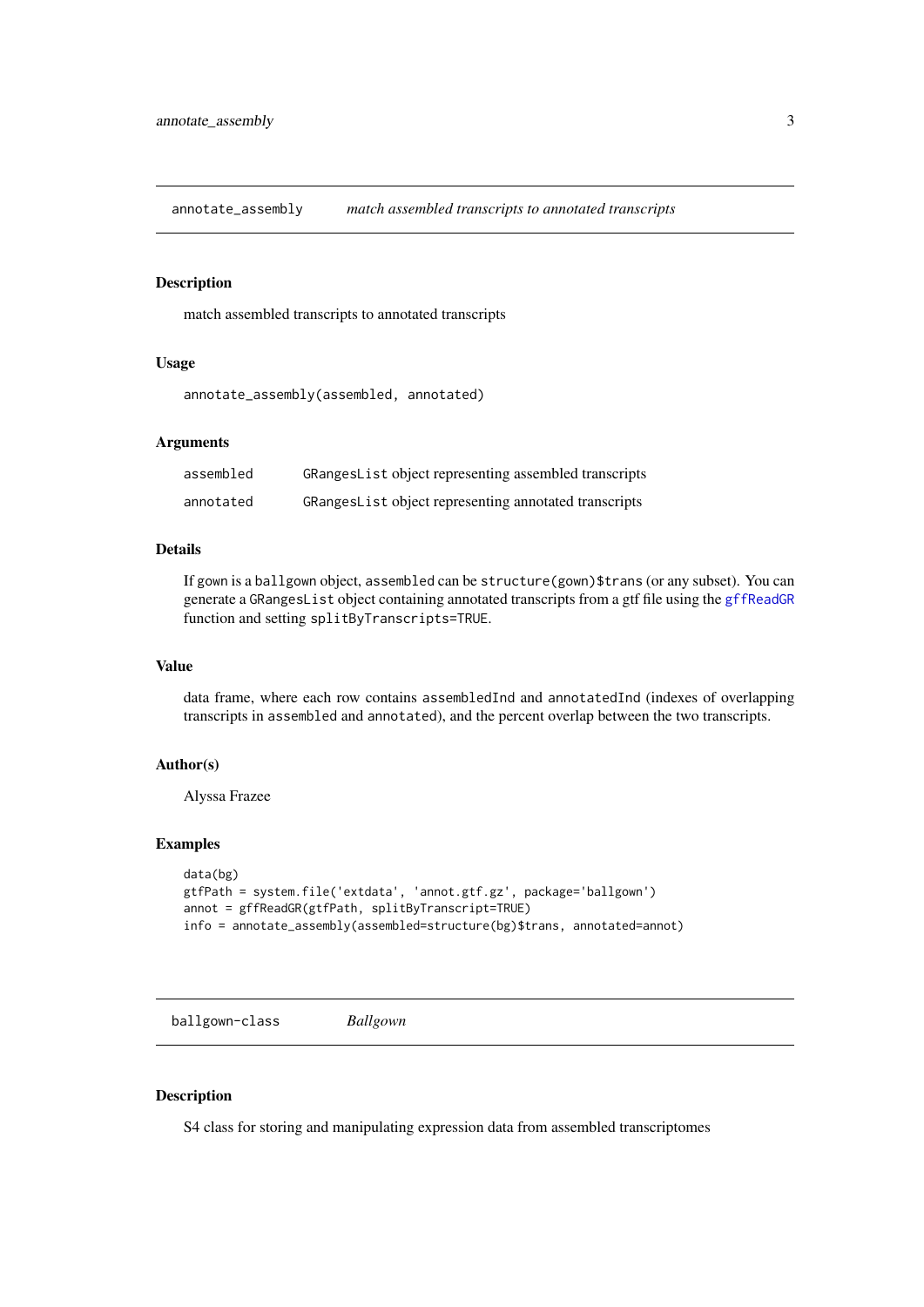#### <span id="page-3-0"></span>Slots

expr tables containing expression data for genomic features (introns, exons, transcripts)

structure genomic locations of features and their relationships to one another

- indexes tables connecting components of the assembly and providing other experimental information (e.g., phenotype data and locations of read alignment files)
- dirs directories holding data created by tablemaker
- mergedDate date the ballgown object was created
- meas which expression measurement(s) the object contains in its data slot. Vector of one or more of "rcount", "ucount", "mrcount", "cov", "cov\_sd", "mcov", "mcov\_sd", or "FPKM", if Tablemaker output is used, or one of "TPM" or "FPKM" if RSEM output is used. Can also be "all" for all measurements. See vignette for details.
- RSEM TRUE if object was made from RSEM output, FALSE if object was made from Tablemaker/Cufflinks output.

#### Author(s)

Alyssa Frazee, Leonardo Collado-Torres, Jeff Leek

#### Examples

```
data(bg)
class(bg) #"ballgown"
dim(bg@expr$exon)
bg@structure$exon
head(bg@indexes$t2g)
head(bg@dirs)
bg@mergedDate
bg@meas
bg@RSEM
```
ballgown-constructor *constructor function for ballgown objects*

#### <span id="page-3-1"></span>Description

constructor function for ballgown objects

#### Usage

```
ballgown(samples = NULL, dataDir = NULL, samplePattern = NULL,
 bamfiles = NULL, pData = NULL, verbose = TRUE, meas = "all")
```
#### Arguments

| samples | vector of file paths to folders containing sample-specific ballgown data (gener-<br>ated by tablemaker). If samples is provided, dataDir and samplePattern are<br>not used. |
|---------|-----------------------------------------------------------------------------------------------------------------------------------------------------------------------------|
| dataDir | file path to top-level directory containing sample-specific folders with ballgown<br>data in them. Only used if samples is NULL.                                            |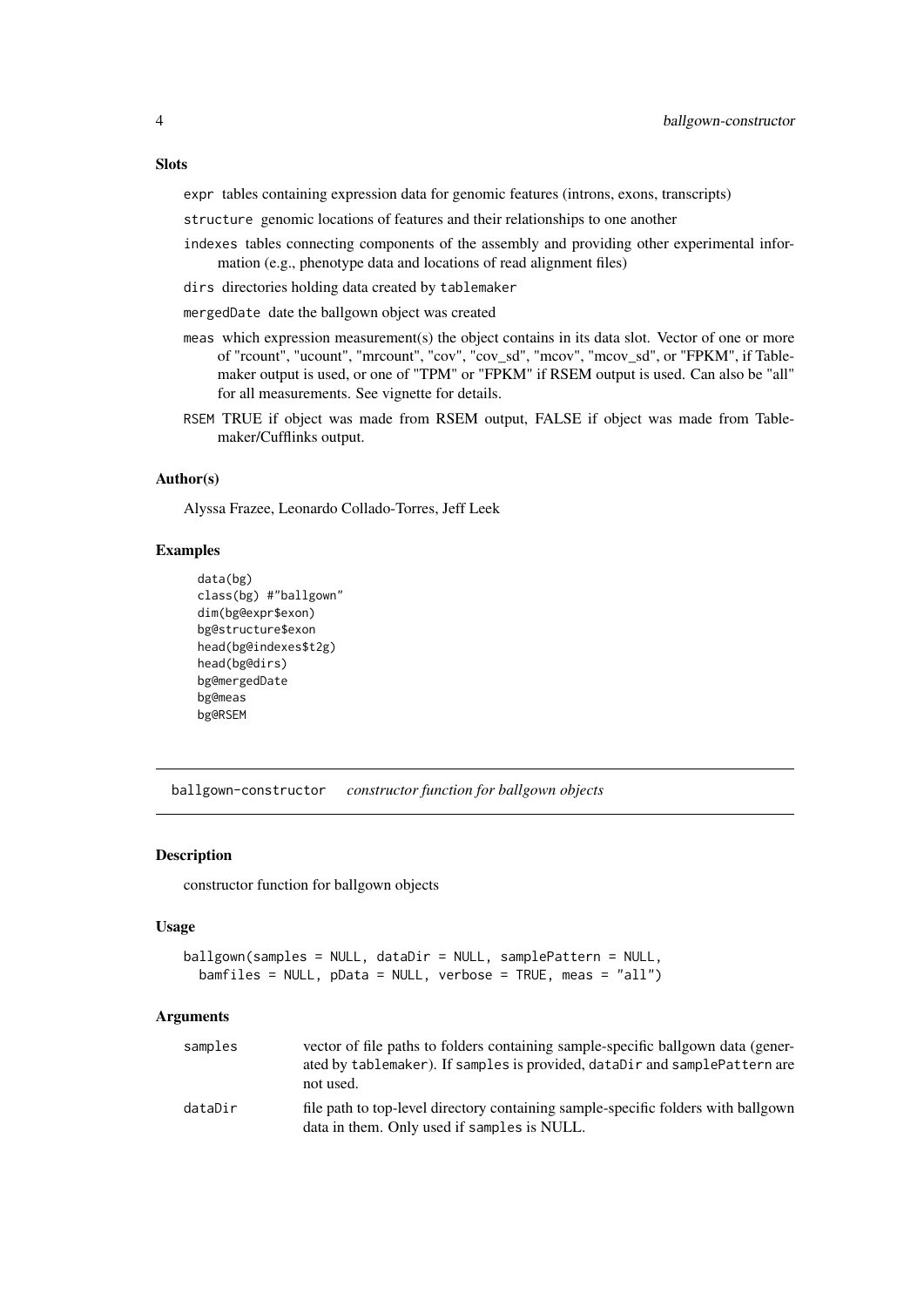<span id="page-4-0"></span>

| samplePattern | regular expression identifying the subdirectories of dataDir containing data to<br>be loaded into the ballgown object (and only those subdirectories). Only used if<br>samples is NULL.                                                                                                                                                                                                    |
|---------------|--------------------------------------------------------------------------------------------------------------------------------------------------------------------------------------------------------------------------------------------------------------------------------------------------------------------------------------------------------------------------------------------|
| bamfiles      | optional vector of file paths to read alignment files for each sample. If provided,<br>make sure to sort properly (e.g., in the same order as samples). Default NULL.                                                                                                                                                                                                                      |
| pData         | optional data. Frame with rows corresponding to samples and columns corre-<br>sponding to phenotypic variables.                                                                                                                                                                                                                                                                            |
| verbose       | if TRUE, print status messages and timing information as the object is con-<br>structed.                                                                                                                                                                                                                                                                                                   |
| meas          | character vector containing either "all" or one or more of: "rcount", "ucount",<br>"mrcount", "cov", "cov_sd", "mcov", "mcov_sd", or "FPKM". The resulting<br>ballgown object will only contain the specified expression measurements, for<br>the appropriate features. See vignette for which expression measurements are<br>available for which features. "all" creates the full object. |

#### Details

Because experimental data is recorded so variably, it is the user's responsibility to format pData correctly. In particular, it's really important that the rows of pData (corresponding to samples) are ordered the same way as samples or the dataDir/samplePattern combo. You can run file.path(path = dataDir,pattern = samplePattern) to see the sample order if samples was not used.

If you are creating a ballgown object for a large experiment, this function may run slowly and use a large amount of RAM. We recommend running this constructor as a batch job and saving the resulting ballgown object as an rda file. The rda file usually has reasonable size on disk, and the object in it shouldn't take up too much RAM when loaded, so the time and memory use in creating the object is a one-time cost.

#### Value

an object of class ballgown

#### Author(s)

Leonardo Collado-Torres, Alyssa Frazee

#### See Also

[ballgownrsem](#page-5-1), for loading RSEM output into a ballgown object

```
bg = ballgown(dataDir=system.file('extdata', package='ballgown'),
    samplePattern='sample')
pData(bg) = data.frame(id=sampleNames(bg), group=rep(c(1,0), each=10))
```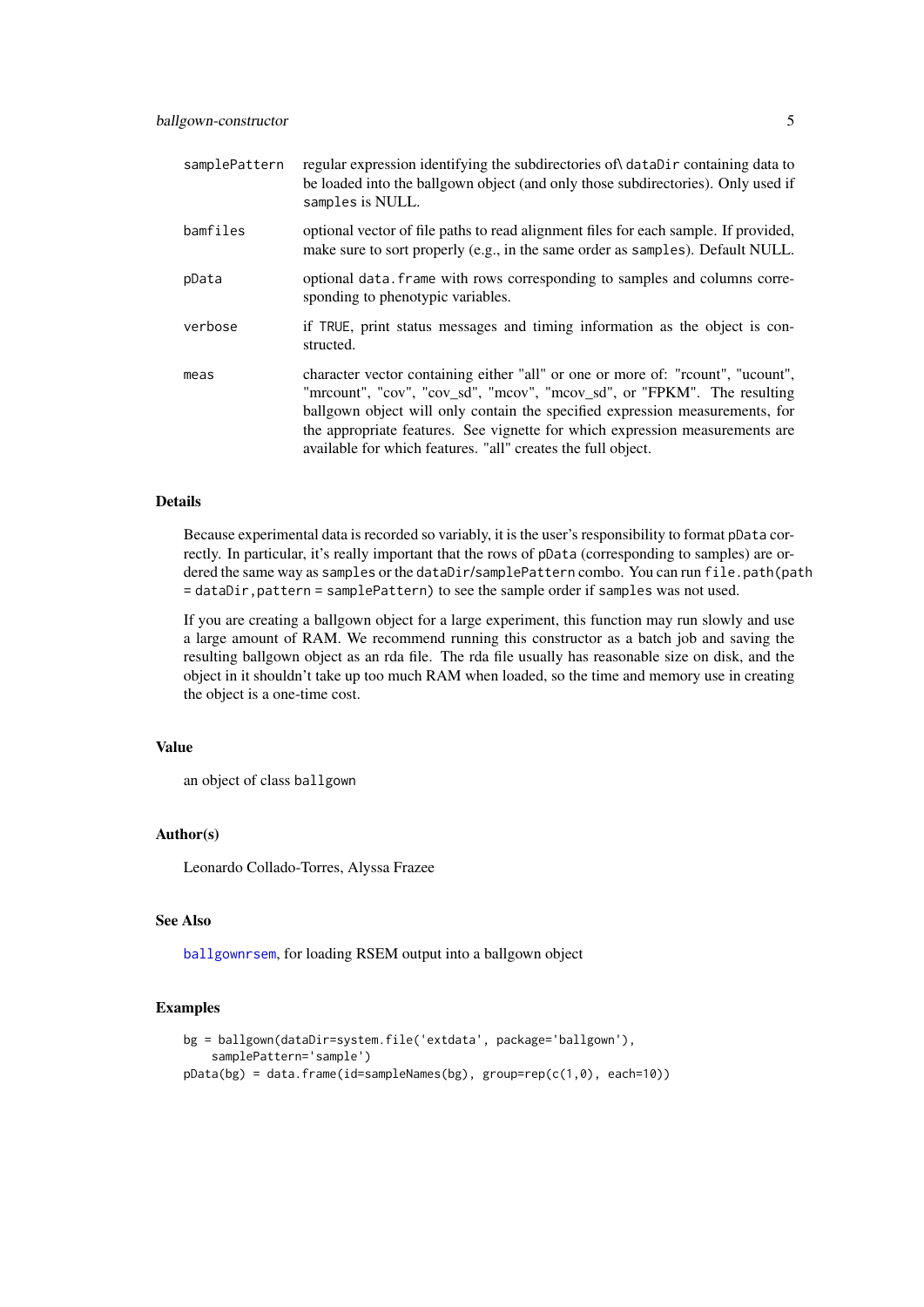Loads results of rsem-calculate-expression into a ballgown object for easy visualization, processing, and statistical testing

#### Usage

```
ballgownrsem(dir = "", samples, gtf, UCSC = TRUE,
  tfield = "transcript_id", attrsep = "; ", bamout = "transcript",
  pData = NULL, verbose = TRUE, meas = "all", zipped = FALSE)
```
#### Arguments

| dir         | output directory containing RSEM output for all samples (i.e. for each run of<br>rsem-calculate-expression)                                                                                                                                                                                                   |
|-------------|---------------------------------------------------------------------------------------------------------------------------------------------------------------------------------------------------------------------------------------------------------------------------------------------------------------|
| samples     | vector of sample names (i.e., of the sample_name arguments used in each RSEM<br>run)                                                                                                                                                                                                                          |
| gtf         | path to GTF file of genes/transcripts used in your RSEM reference. (where the<br>reference location was denoted by the reference_name argument used in rsem-<br>calculate-expression). RSEM references can be created with or without a GTF<br>file, but currently the ballgown reader requires the GTF file. |
| <b>UCSC</b> | set to TRUE if gtf comes from UCSC: quotes will be stripped from transcript<br>identifiers if so.                                                                                                                                                                                                             |
| tfield      | What keyword identifies transcripts in the "attributes" field of gtf? Default<br>'transcript_id'.                                                                                                                                                                                                             |
| attrsep     | How are attributes separated in the "attributes" field of gtf? Default '; ' (semicolon-<br>space).                                                                                                                                                                                                            |
| bamout      | set to 'genome' if --output-genome-bam was used when running rsem-calculate-<br>expression; set to 'none' if --no-bam-output was used when running rsem-<br>calculate-expression; otherwise use the default ('transcript').                                                                                   |
| pData       | data frame of phenotype data, with rows corresponding to samples. The first<br>column of pData must be equal to samples, and rows must be in the same order<br>as samples.                                                                                                                                    |
| verbose     | If TRUE (as by default), status messages are printed during data loading.                                                                                                                                                                                                                                     |
| meas        | character vector containing either "all" or one of "FPKM" or "TPM". The re-<br>sulting ballgown object will only contain the specified expression measurement<br>for the transcripts. "all" creates the full object.                                                                                          |
| zipped      | set to TRUE if all RSEM results files have been gzipped (end) in ".gz").                                                                                                                                                                                                                                      |
|             |                                                                                                                                                                                                                                                                                                               |

#### Details

Currently exon- and intron-level measurements are not available for RSEM-generated ballgown objects, but development is ongoing.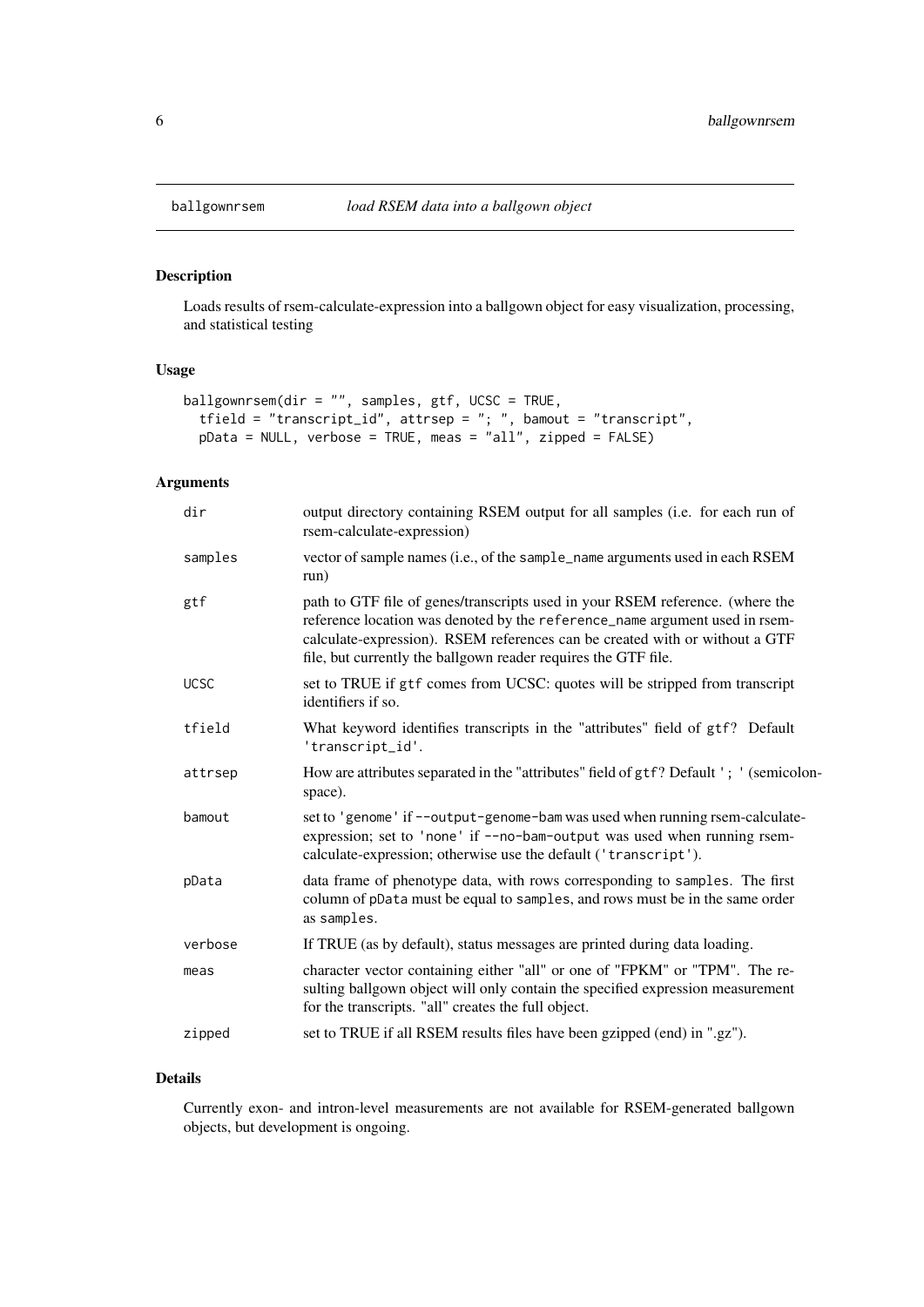<span id="page-6-0"></span> $\log$ 

#### Value

a ballgown object with the specified expression measurements and structure specified by GTF.

#### See Also

[ballgown](#page-3-1) for reading Cufflinks/Tablemaker output

#### Examples

```
dataDir = system.file('extdata', package='ballgown')
gtf = file.path(dataDir, 'hg19_genes_small.gtf.gz')
rsemobj = ballgownrsem(dir=dataDir, samples=c('tiny', 'tiny2'), gtf=gtf,
    bamout='none', zipped=TRUE)
rsemobj
```
bg *Toy ballgown object*

#### Description

Small ballgown object created with simulated toy data, for demonstration purposes

#### Format

a ballgown object: 100 transcripts, 633 exons, 536 introns

#### Author(s)

Alyssa Frazee

#### Examples

data(bg) bg # ballgown instance with 100 transcripts and 20 samples

checkAssembledTx *plot annotated and assembled transcripts together*

#### Description

plot annotated and assembled transcripts together

#### Usage

```
checkAssembledTx(assembled, annotated, ind = 1,
 main = "Assembled and Annotated Transcripts", customCol = NULL)
```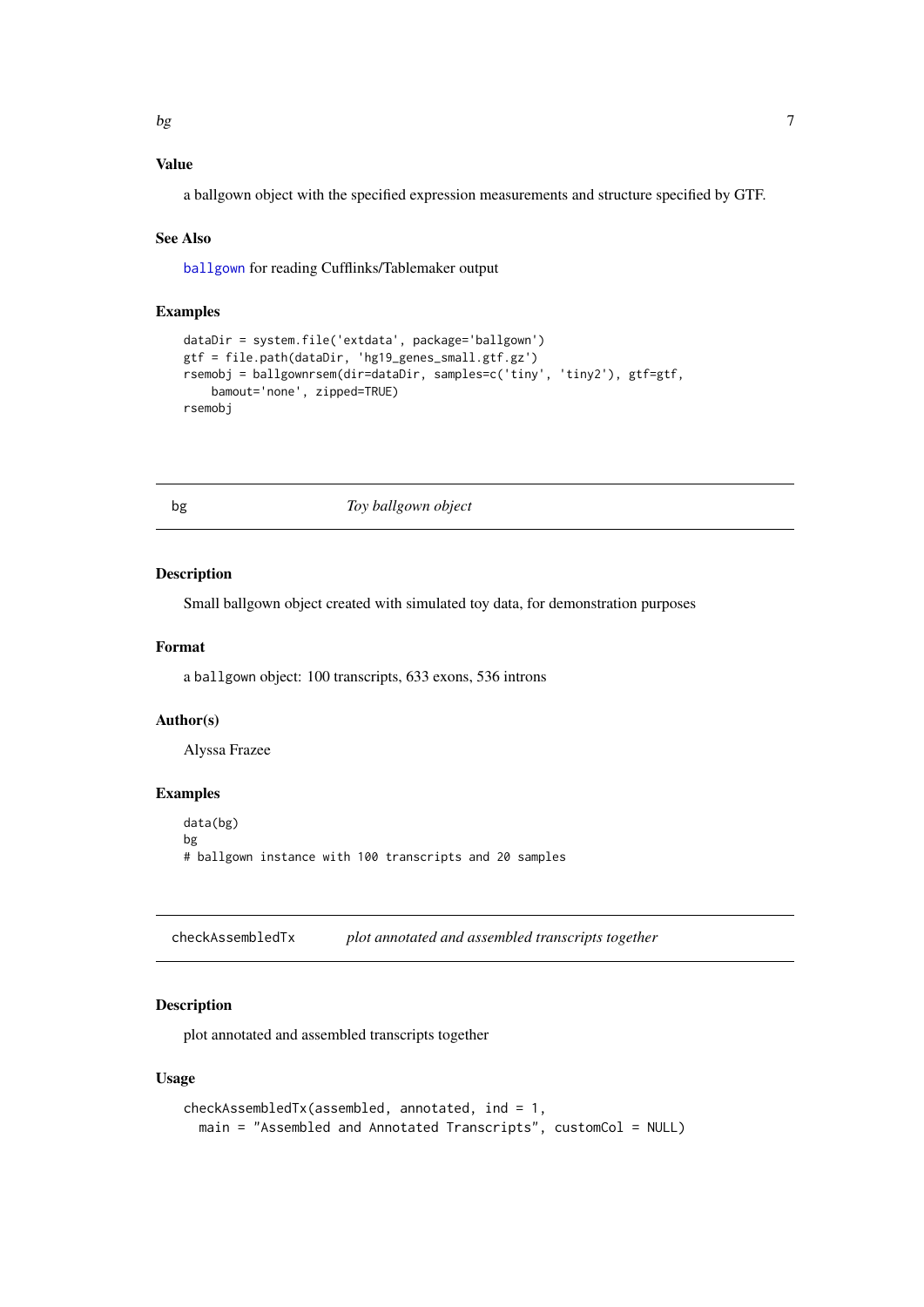#### <span id="page-7-0"></span>Arguments

| assembled | a GRangesList object where the GRanges objects in the list represent sets of<br>exons comprising assembled transcripts                                                                |
|-----------|---------------------------------------------------------------------------------------------------------------------------------------------------------------------------------------|
| annotated | a GRangesList object where the GRanges objects in the list represent sets of<br>exons comprising annotated transcripts                                                                |
| ind       | integer; index of annotated specifying which annotated transcript to plot. All<br>transcripts (assembled and annotated) overlapping annotated [[ind]] will be<br>plotted. Default 1.  |
| main      | optional character string giving the title for the resulting plot. Default: "Assem-<br>bled and Annotated Transcripts"                                                                |
| customCol | optional vector of custom colors for the annotated transcripts. If not the same<br>length as the number of annotated transcripts in the plot, recycling or truncation<br>might occur. |

#### Value

Plots annotated transcripts on the bottom panel (shaded in gray) and assembled transcripts on the top panel (shaded with diagonal lines).

#### Author(s)

Alyssa Frazee

#### Examples

```
gtfPath = system.file('extdata', 'annot.gtf.gz', package='ballgown')
annot = gffReadGR(gtfPath, splitByTranscript=TRUE)
data(bg)
checkAssembledTx(annotated=annot, assembled=structure(bg)$trans, ind=4)
```
<span id="page-7-1"></span>clusterTranscripts *group a gene's assembled transcripts into clusters*

#### Description

group a gene's assembled transcripts into clusters

#### Usage

```
clusterTranscripts(gene, gown, k = NULL, method = c("hclust", "kmeans"))
```
#### Arguments

| gene   | name of gene whose transcripts will be clustered. When using Cufflinks output,<br>usually of the form "XLOC_#######"     |
|--------|--------------------------------------------------------------------------------------------------------------------------|
| gown   | ballgown object containing experimental data                                                                             |
| k      | number of clusters to use                                                                                                |
| method | clustering method to use. Must be one of "holiest", for hierarchical clustering,<br>or "kmeans", for k-means clustering. |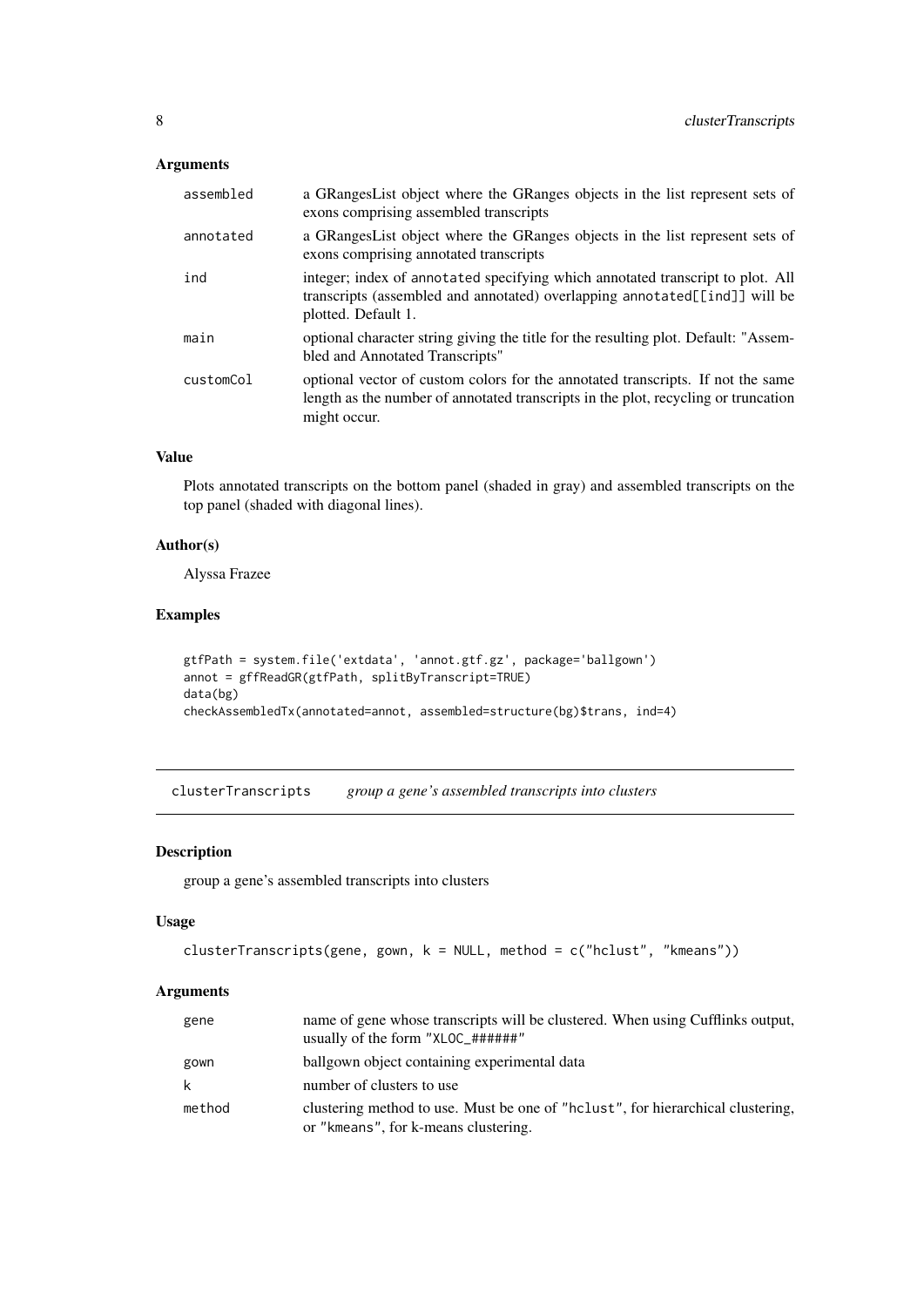#### <span id="page-8-0"></span>collapseTranscripts 9

#### Value

list with elements clusters and pctvar. clusters contains columns "cluster" and "t\_id", and denotes which transcripts belong to which clusters. pctvar is only non-NULL when using k-means clustering and is the percentage of variation explained by these clusters, defined as the ratio of the between-cluster sum of squares to the total sum of squares.

#### Author(s)

Alyssa Frazee

#### See Also

[hclust](#page-0-0), [kmeans](#page-0-0), [plotLatentTranscripts](#page-23-1) for visualizing the transcript clusters

#### Examples

```
data(bg)
clusterTranscripts('XLOC_000454', bg, k=2, method='kmeans')
# transcripts 1294 and 1301 cluster together, 91% variation explained.
```
collapseTranscripts *cluster a gene's transcripts and calculate cluster-level expression*

#### Description

cluster a gene's transcripts and calculate cluster-level expression

#### Usage

```
collapseTranscripts(gene, gown, meas = "FPKM", method = c("hclust",
  "kmeans"), k = NULL
```
#### Arguments

| gene   | which gene's transcripts should be clustered                                                            |
|--------|---------------------------------------------------------------------------------------------------------|
| gown   | ballgown object                                                                                         |
| meas   | which transcript-level expression measurement to use ('cov', average per-base<br>coverage, or 'FPKM')   |
| method | which clustering method to use: 'hclust' (hierarchical clustering) or 'kmeans'<br>(k-means clustering). |
| k      | how many clusters to use.                                                                               |

#### Value

list with two elements:

- tab, a cluster-by-sample table of expression measurements (meas, either cov or FPKM), where the expression measurement for each cluster is the mean (for 'cov') or aggregate (for 'FPKM', as in [gexpr](#page-16-1)) expression measurement for all the transcripts in that cluster. This table can be used as the gowntable argument to [stattest](#page-28-1), if differential expression results for transcript \*clusters\* are desired.
- cl output from [clusterTranscripts](#page-7-1) that was run to produce tab, for reference. Cluster IDs in the cluster component correspond to row names of tab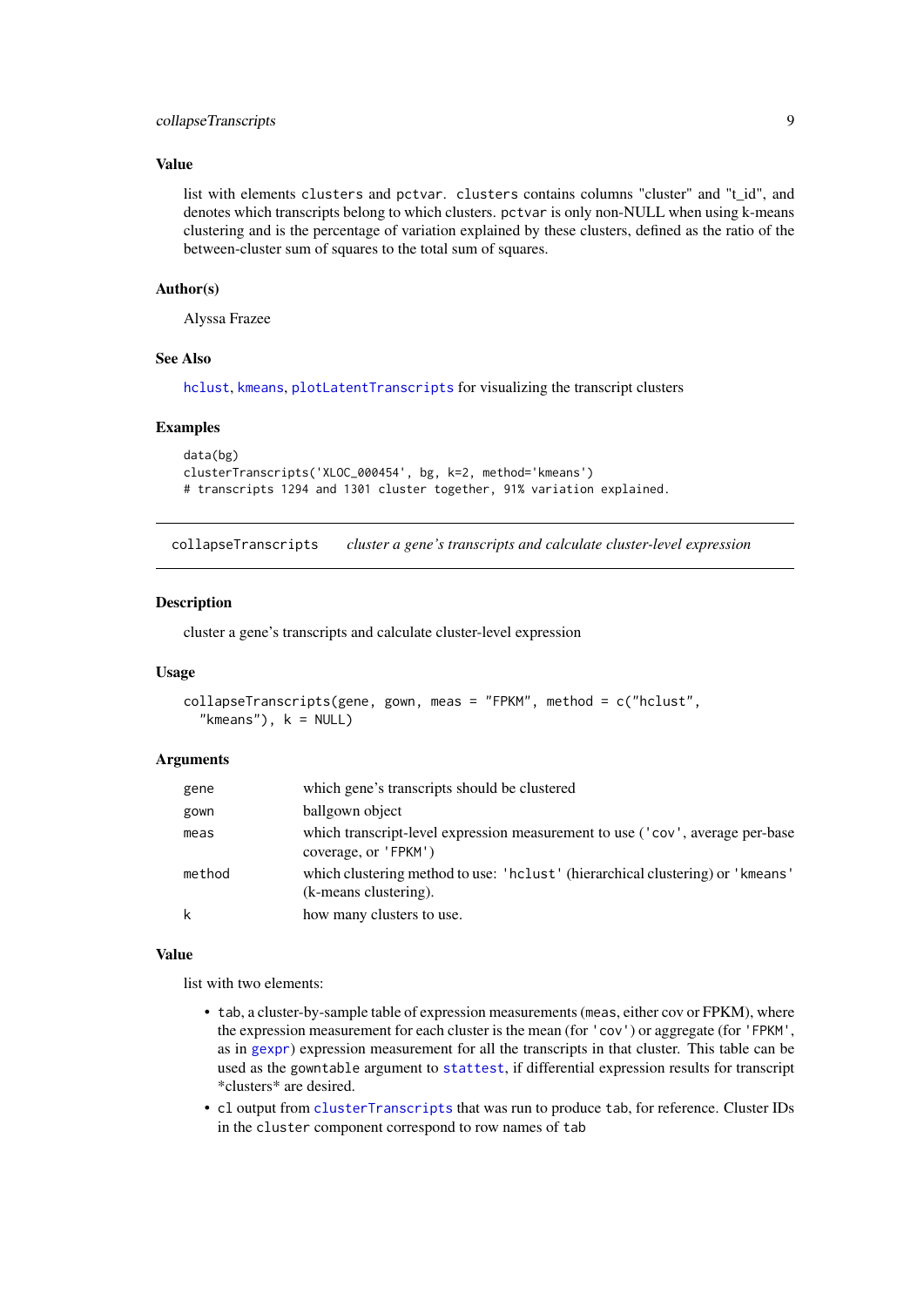<span id="page-9-0"></span>10 contains

#### Author(s)

Alyssa Frazee

#### See Also

[hclust](#page-0-0), [kmeans](#page-0-0), [clusterTranscripts](#page-7-1), [plotLatentTranscripts](#page-23-1)

#### Examples

```
data(bg)
collapseTranscripts(bg, gene='XLOC_000454', meas='FPKM', method='kmeans')
```

| contains | determine if one set of GRanges fully contains any of another set of |
|----------|----------------------------------------------------------------------|
|          | <i>GRanges</i>                                                       |

#### Description

determine if one set of GRanges fully contains any of another set of GRanges

#### Usage

```
contains(transcripts, cds)
```
#### Arguments

| transcripts | GRangesList object (assume for now that it represents transcripts)              |
|-------------|---------------------------------------------------------------------------------|
| cds         | GRangesList object (assume for now that it represents sets of coding sequences) |

#### Details

If gown is a ballgown object, transcripts can be structure(gown)\$trans (or any subset).

#### Value

vector with length equal to length(transcripts), where each entry is TRUE if the corresponding transcript contains a coding sequence (i.e., is a superset of at least one entry of cds).

#### Author(s)

Alyssa Frazee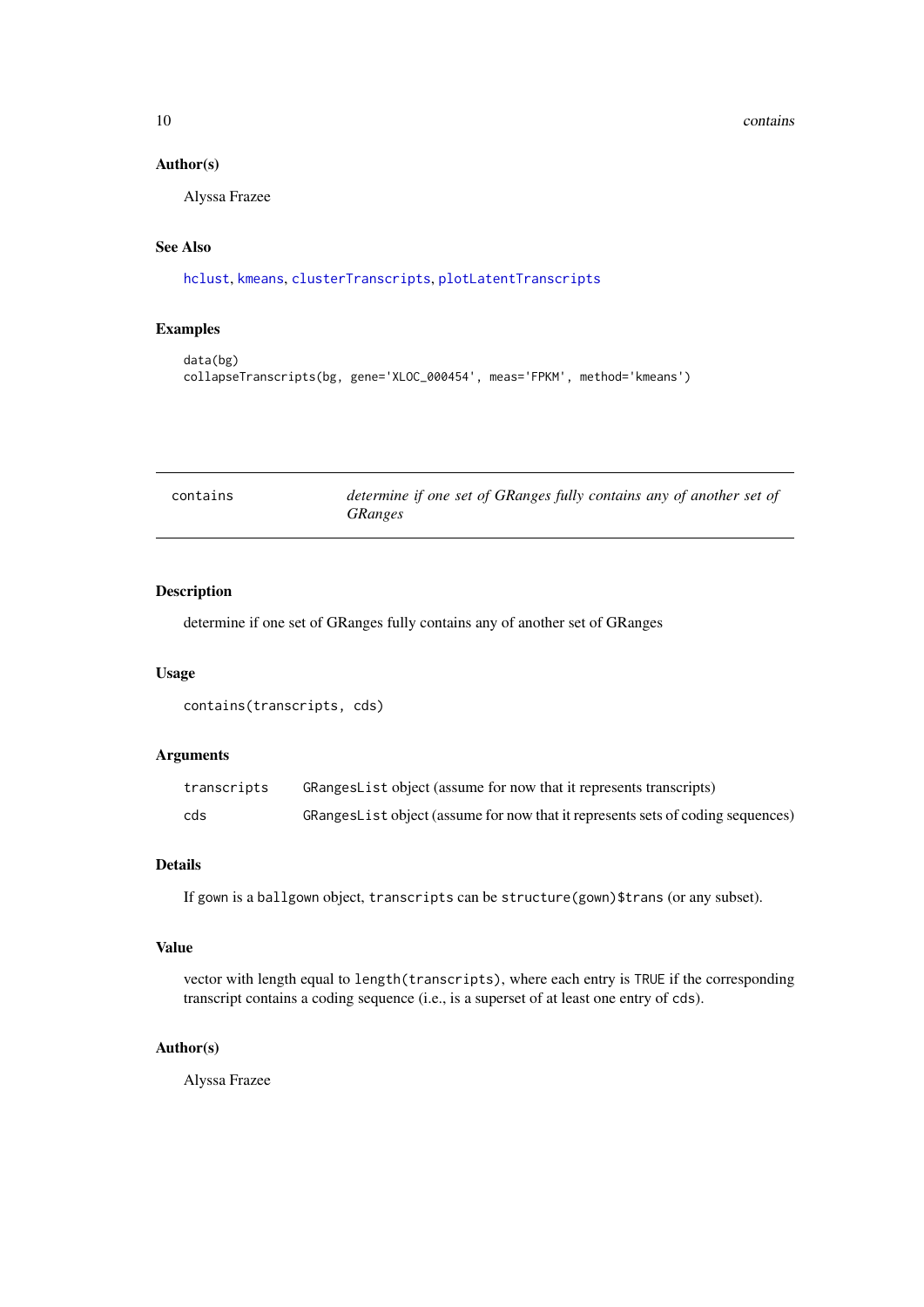<span id="page-10-0"></span>

extract paths to tablemaker output

#### Usage

dirs(x)

## S4 method for signature 'ballgown' dirs(x)

#### Arguments

x a ballgown object

#### Examples

data(bg) dirs(bg)

<span id="page-10-1"></span>eexpr *extract exon-level expression measurements from ballgown objects*

#### Description

extract exon-level expression measurements from ballgown objects

#### Usage

```
eexpr(x, meas = "rcount")
```
## S4 method for signature 'ballgown'  $eexpr(x, meas = "rcount")$ 

#### Arguments

| $\mathsf{X}$ | a ballgown object                                                                                                 |
|--------------|-------------------------------------------------------------------------------------------------------------------|
| meas         | type of measurement to extract. Can be "rount", "ucount", "mrount", "cov",<br>"mcov", or "all". Default "rcount". |

#### Value

exon-by-sample matrix containing exon-level expression values (measured by meas). If meas is "all", or x@RSEM is TRUE, a data frame is returned, containing all measurements and location information.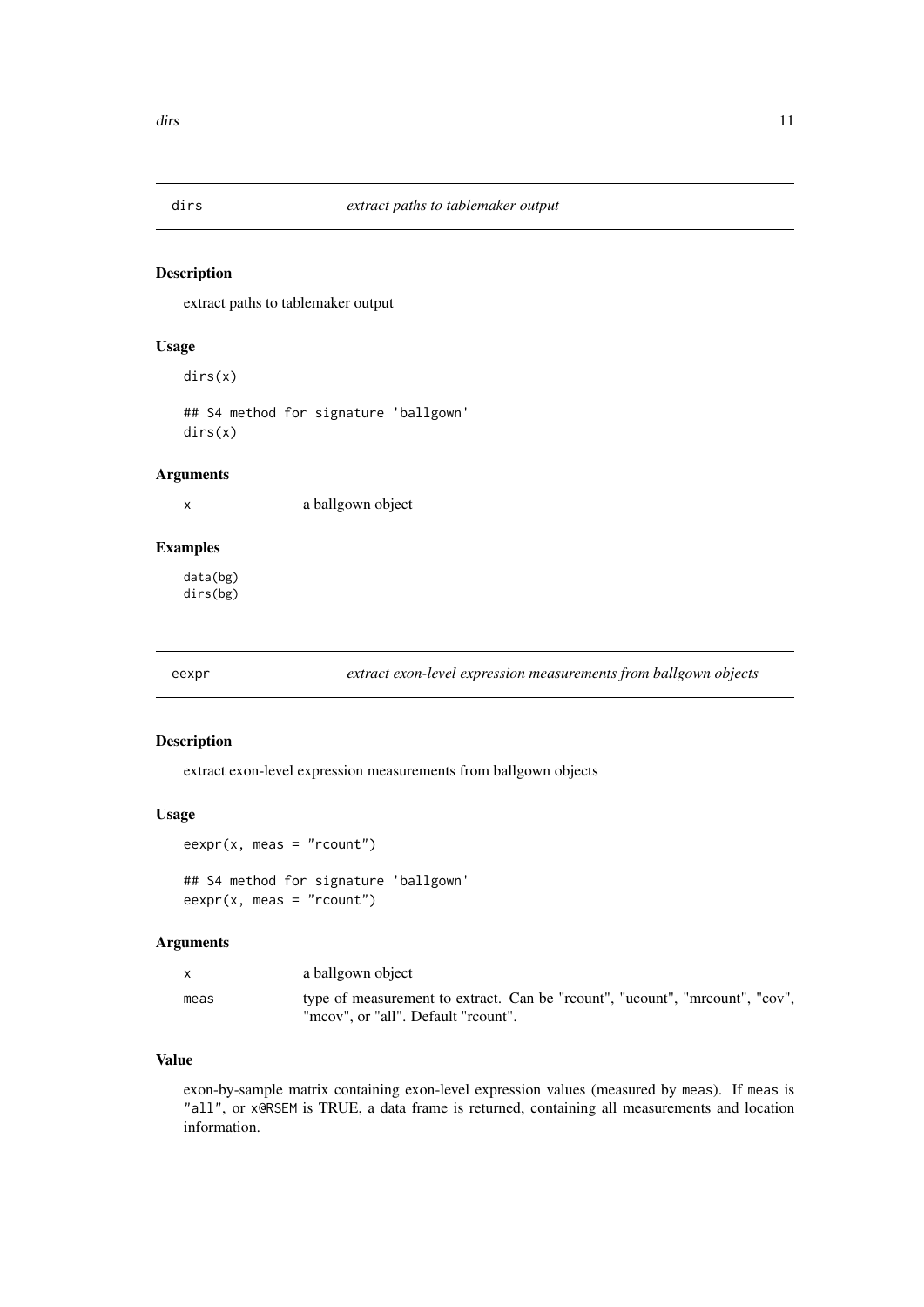#### <span id="page-11-0"></span>Examples

```
data(bg)
exon_rcount_matrix = eexpr(bg)
exon_ucount_matrix = eexpr(bg, 'ucount')
exon_data_frame = eexpr(bg, 'all')
```
expr *extract expression components from ballgown objects*

#### Description

extract expression components from ballgown objects

#### Usage

expr(x)

## S4 method for signature 'ballgown' expr(x)

#### Arguments

x a ballgown object

#### Value

list containing elements intron, exon, and trans, which are feature-by-sample data frames of expression data.

#### See Also

[texpr](#page-33-1), [gexpr](#page-16-1), [eexpr](#page-10-1), [iexpr](#page-19-1)

```
data(bg)
names(expr(bg))
class(expr(bg))
dim(expr(bg)$exon)
```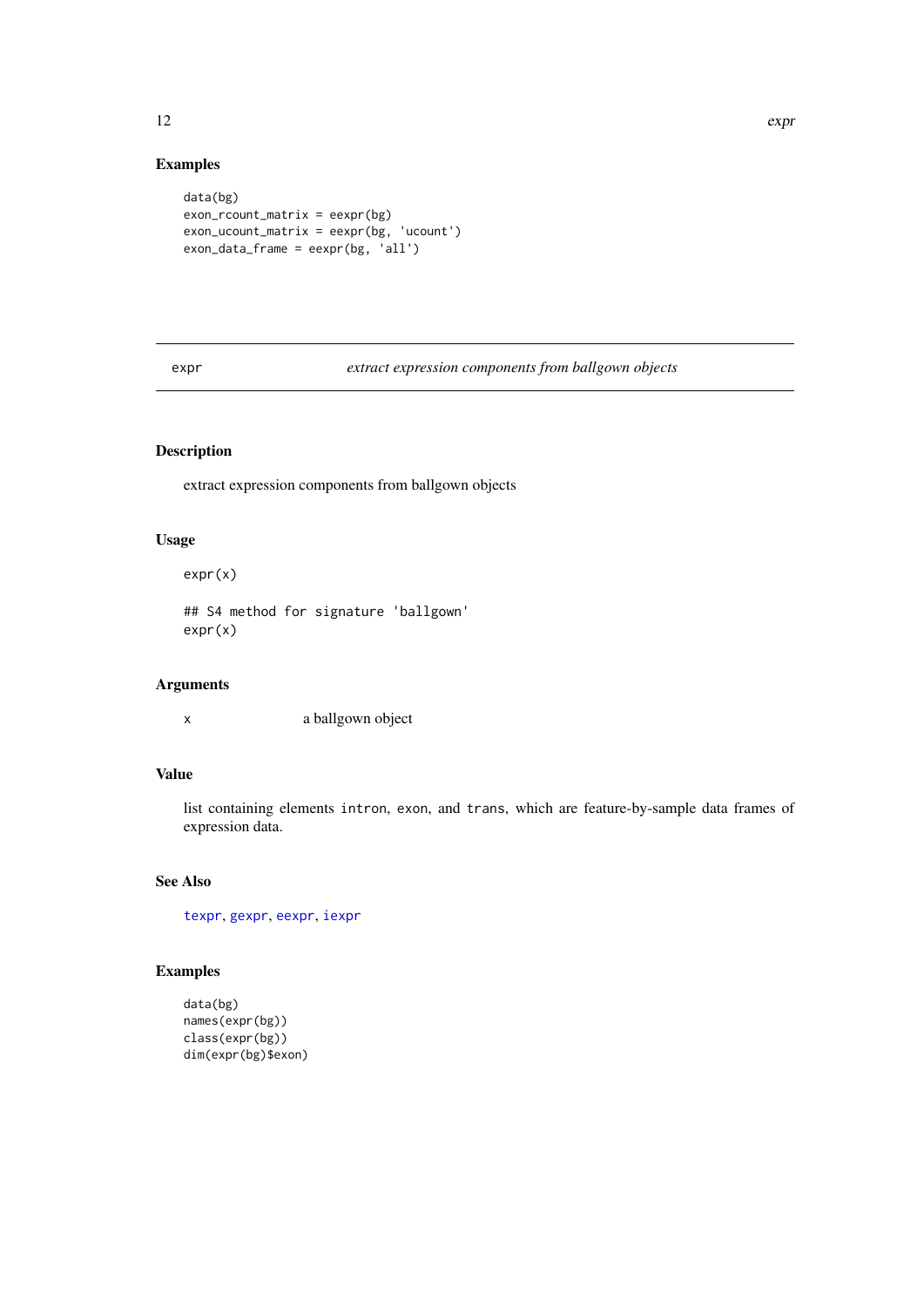<span id="page-12-0"></span>

Replacement method for expr slot in ballgown objects

#### Usage

```
expr(x) \leq value
```
## S4 replacement method for signature 'ballgown'  $expr(x) \leq value$ 

#### Arguments

|       | a ballgown object                                 |
|-------|---------------------------------------------------|
| value | the updated value for $expr(x)$ or a subcomponent |

#### Examples

```
data(bg)
n = ncol(bg@expr$trans)#multiply all transcript expression measurements by 10:
bg@expr$trans[,11:n] = 10*bg@expr$trans[11:n]
```
#### Description

Create a new ballgown object containing only transcripts passing a mean expression filter

#### Usage

```
exprfilter(gown, cutoff, meas = "FPKM")
```
#### Arguments

| gown   | a ballgown object                                                                                     |
|--------|-------------------------------------------------------------------------------------------------------|
| cutoff | transcripts must have mean expression across samples above this value to be<br>included in the return |
| meas   | how should transcript expression be measured? Default FPKM, but can also be<br>' cov ' .              |

#### Value

A new ballgown object derived from gown, but only containing transcripts (and associated exons/introns) with mean meas greater than cutoff across all samples.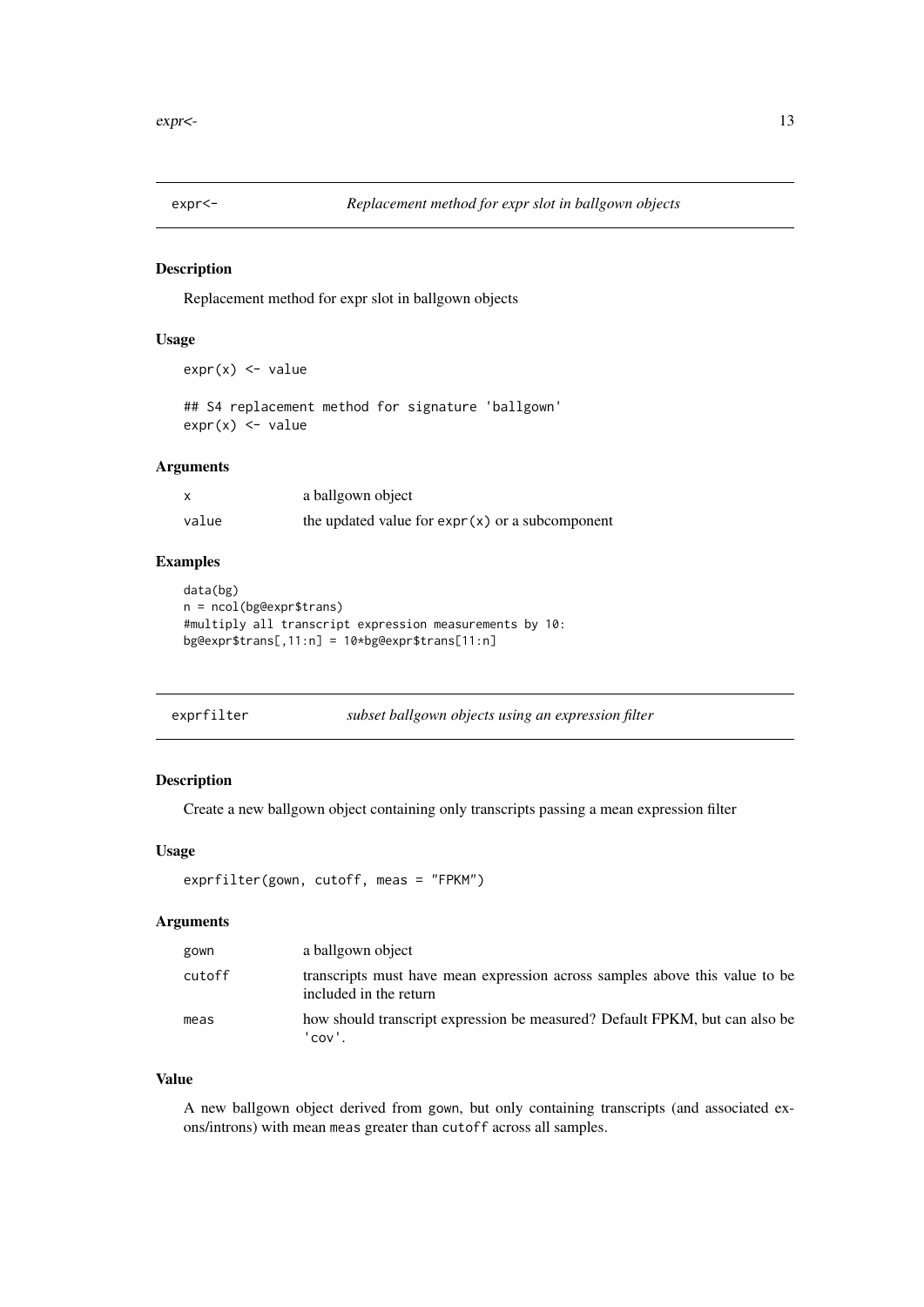14 geneIDs

#### See Also

[subset](#page-32-1)

#### Examples

```
data(bg)
# make a ballgown object containing only transcripts with mean FPKM > 100:
over100 = exprfilter(bg, cutoff=100)
```
<span id="page-13-1"></span>geneIDs *get gene IDs from a ballgown object*

#### Description

get gene IDs from a ballgown object

#### Usage

```
geneIDs(x)
```
## S4 method for signature 'ballgown' geneIDs(x)

#### Arguments

x a ballgown object

#### Details

This vector differs from that produced by geneNames in that geneIDs produces names of loci created during the assembly process, not necessarily annotated genes.

#### Value

named vector of gene IDs included in the ballgown object. If object was created using Tablemaker, these gene IDs will be of the form "XLOC\_\*". Vector is named and ordered by corresponding numeric transcript ID.

#### See Also

[geneNames](#page-14-1)

#### Examples

data(bg) geneIDs(bg)

<span id="page-13-0"></span>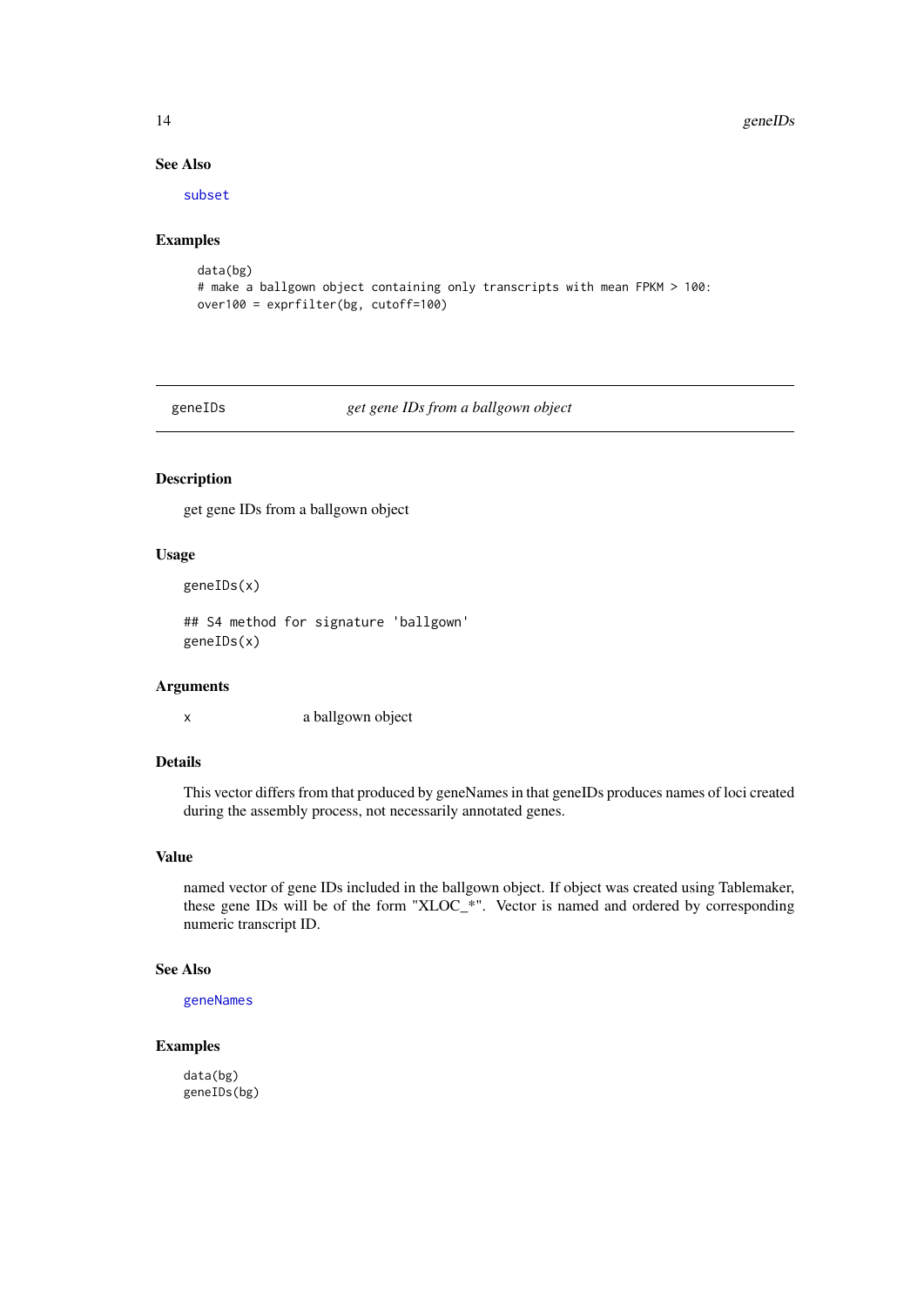<span id="page-14-1"></span><span id="page-14-0"></span>

get gene names from a ballgown object

#### Usage

```
geneNames(x)
```
## S4 method for signature 'ballgown' geneNames(x)

#### Arguments

x a ballgown object

#### Details

This vector differs from that produced by geneIDs in that geneNames produces \*annotated\* gene names that correspond to assembled transcripts. The return will be empty/blank/NA if the transcriptome assembly is de novo (i.e., was not compared to an annotation before the ballgown object was created). See [getGenes](#page-15-1) for matching transcripts to gene names. Some entries of this vector will be empty/blank/NA if the corresponding transcript did not overlap any annotated genes.

#### Value

named vector of gene names included in the ballgown object, named and ordered by corresponding numeric transcript ID.

#### See Also

[geneIDs](#page-13-1)

```
data(bg)
# this is a de novo assembly, so it does not contain gene info as it stands
# but we can add it:
annot = system.file('extdata', 'annot.gtf.gz', package='ballgown')
gnames = getGenes(annot, structure(bg)$trans, UCSC=FALSE)
gnames_first = lapply(gnames, function(x) x[1]) #just take 1 overlapping gene
expr(bg)$trans$gene_name = gnames_first
```

```
# now we can extract these gene names:
geneNames(bg)
```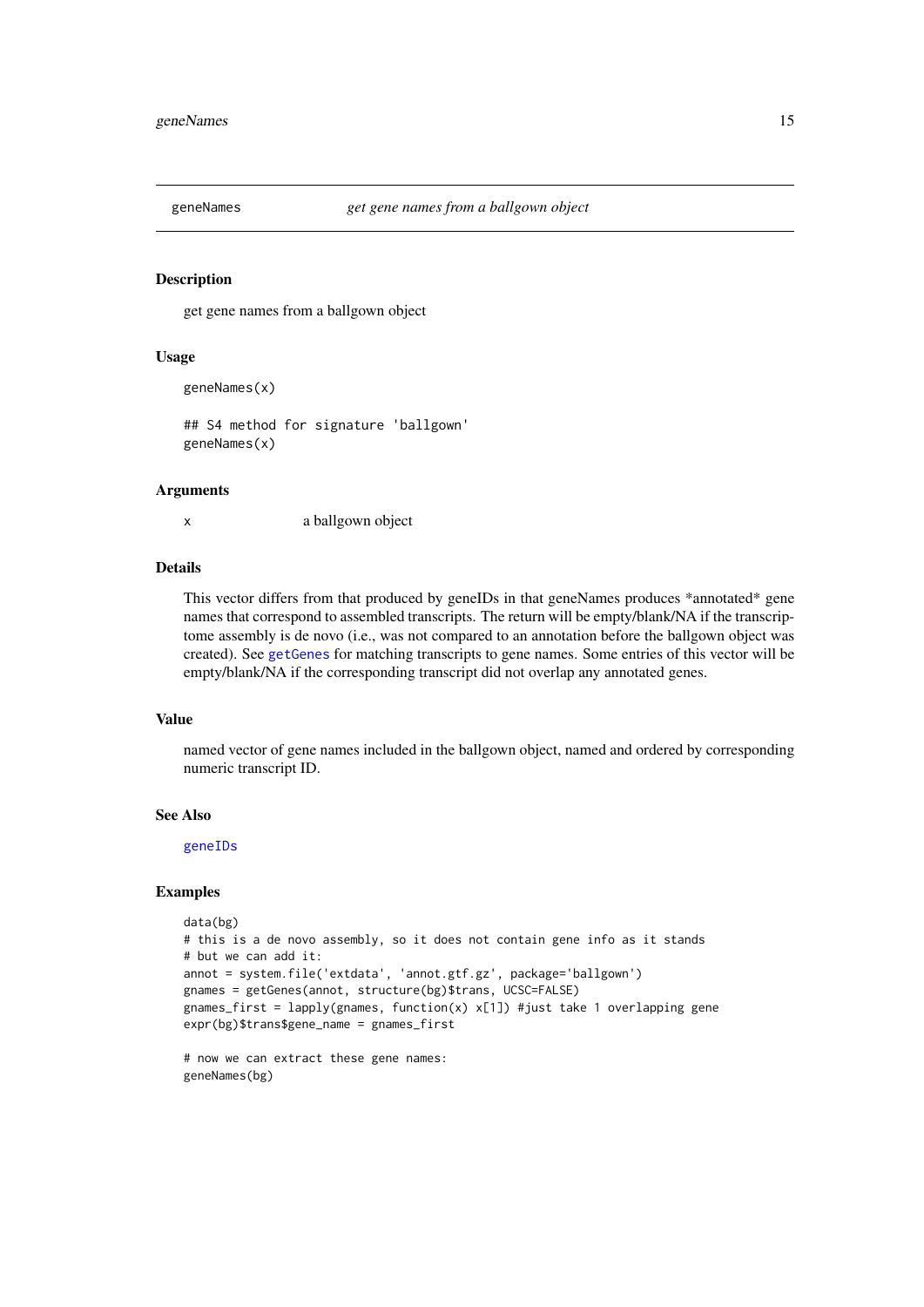<span id="page-15-2"></span><span id="page-15-0"></span>

extract a specific field of the "attributes" column of a data frame created from a GTF/GFF file

#### Usage

 $getAttributeField(x, field, attrsep = "; ")$ 

#### Arguments

|         | vector representing the "attributes" column of GTF/GFF file                                                                 |
|---------|-----------------------------------------------------------------------------------------------------------------------------|
| field   | name of the field you want to extract from the "attributes" column                                                          |
| attrsep | separator for the fields in the attributes column. Defaults to '; ', the separator for<br>GTF files outputted by Cufflinks. |

#### Value

vector of nucleotide positions included in the transcript

#### Author(s)

Wolfgang Huber, in the davidTiling R package (LGPL license)

#### See Also

[gffRead](#page-17-1) for creating a data frame from a GTF/GFF file, and [http://useast.ensembl.org/info/](http://useast.ensembl.org/info/website/upload/gff.html) [website/upload/gff.html](http://useast.ensembl.org/info/website/upload/gff.html) for specifics of the GFF/GTF file format.

#### Examples

```
gtfPath = system.file('extdata', 'annot.gtf.gz', package='ballgown')
gffdata = gffRead(gtfPath)
gffdata$transcriptID = getAttributeField(gffdata$attributes,
  field = "transcript_id")
```
<span id="page-15-1"></span>getGenes *label assembled transcripts with gene names*

#### Description

label assembled transcripts with gene names

#### Usage

```
getGenes(gtf, assembled, UCSC = TRUE, attribute = "gene_id")
```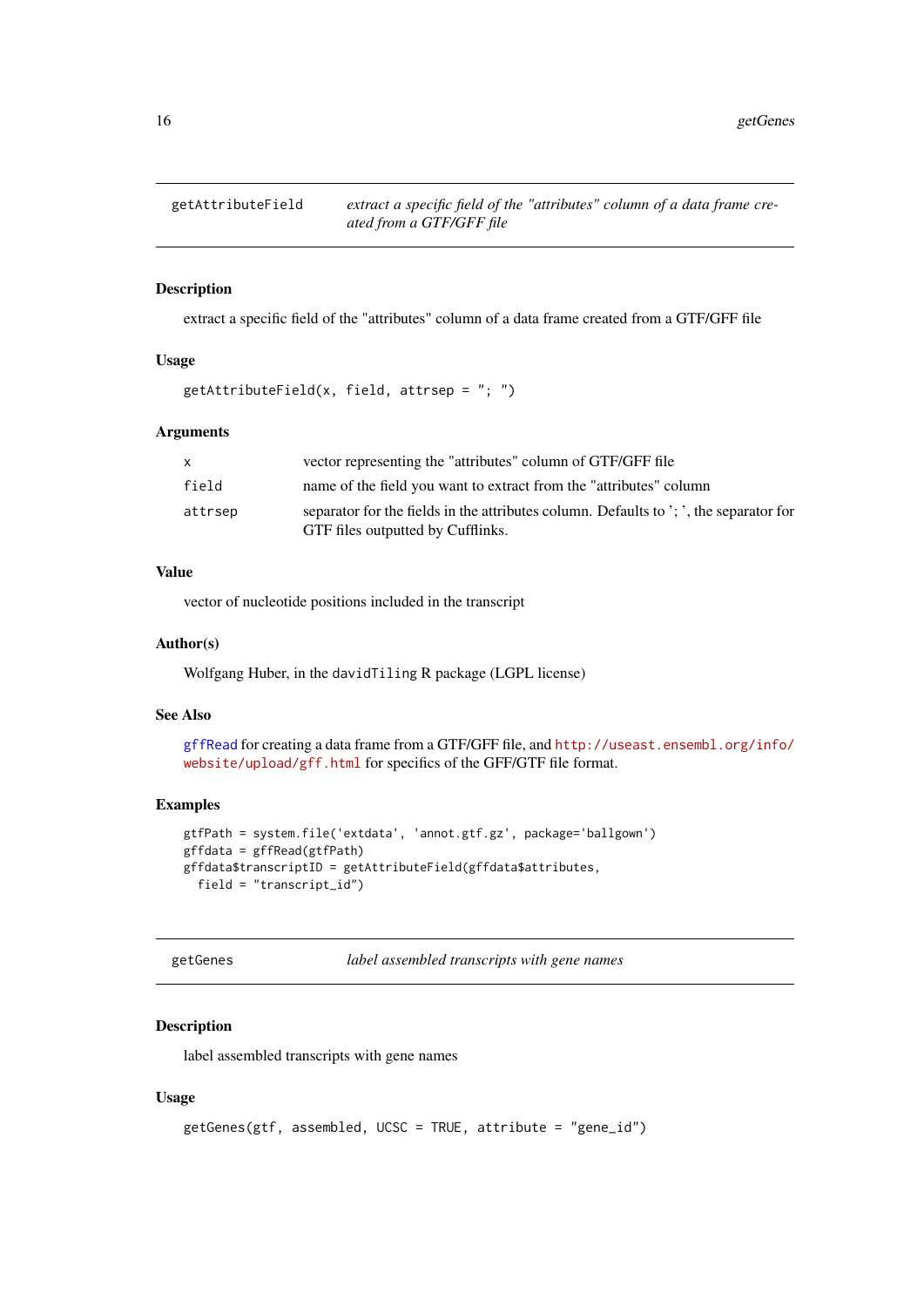#### <span id="page-16-0"></span>gexpr and the set of the set of the set of the set of the set of the set of the set of the set of the set of the set of the set of the set of the set of the set of the set of the set of the set of the set of the set of the

#### Arguments

| gtf         | path to a GTF file containing locations of annotated transcripts                                                                                  |
|-------------|---------------------------------------------------------------------------------------------------------------------------------------------------|
| assembled   | GRangesList object, with each set of ranges representing exons of an assembled<br>transcript.                                                     |
| <b>UCSC</b> | set to TRUE if you're using a UCSC gtf file. (Requires some extra text process-<br>$ing)$ .                                                       |
| attribute   | set to attribute name in gtf that gives desired gene identifiers. Default "gene_id";<br>another commone one is "gene_name" (for the gene symbol). |

#### Details

chromosome labels in gtf and assembled should match. (i.e., you should provide the path to a gtf corrsponding to the same annotation you used when constructing assembled)

#### Value

an IRanges CharacterList of the same length as assembled, providing the name(s) of the gene(s) that overlaps each transcript in assembled.

#### Author(s)

Alyssa Frazee, Andrew Jaffe

#### Examples

```
data(bg)
gtfPath = system.file('extdata', 'annot.gtf.gz', package='ballgown')
geneoverlaps = getGenes(gtfPath, structure(bg)$trans, UCSC=FALSE)
```
<span id="page-16-1"></span>

gexpr *extract gene-level expression measurements from ballgown objects*

#### Description

For objects created with Cufflinks/Tablemaker, gene-level measurements are calculated by appropriately combining FPKMs from the transcripts comprising the gene. For objects created with RSEM, gene-level measurements are extracted directly from the RSEM output.

#### Usage

```
gexpr(x)
## S4 method for signature 'ballgown'
gexpr(x)
```
#### Arguments

x a ballgown object

#### Value

gene-by-sample matrix containing per-sample gene measurements.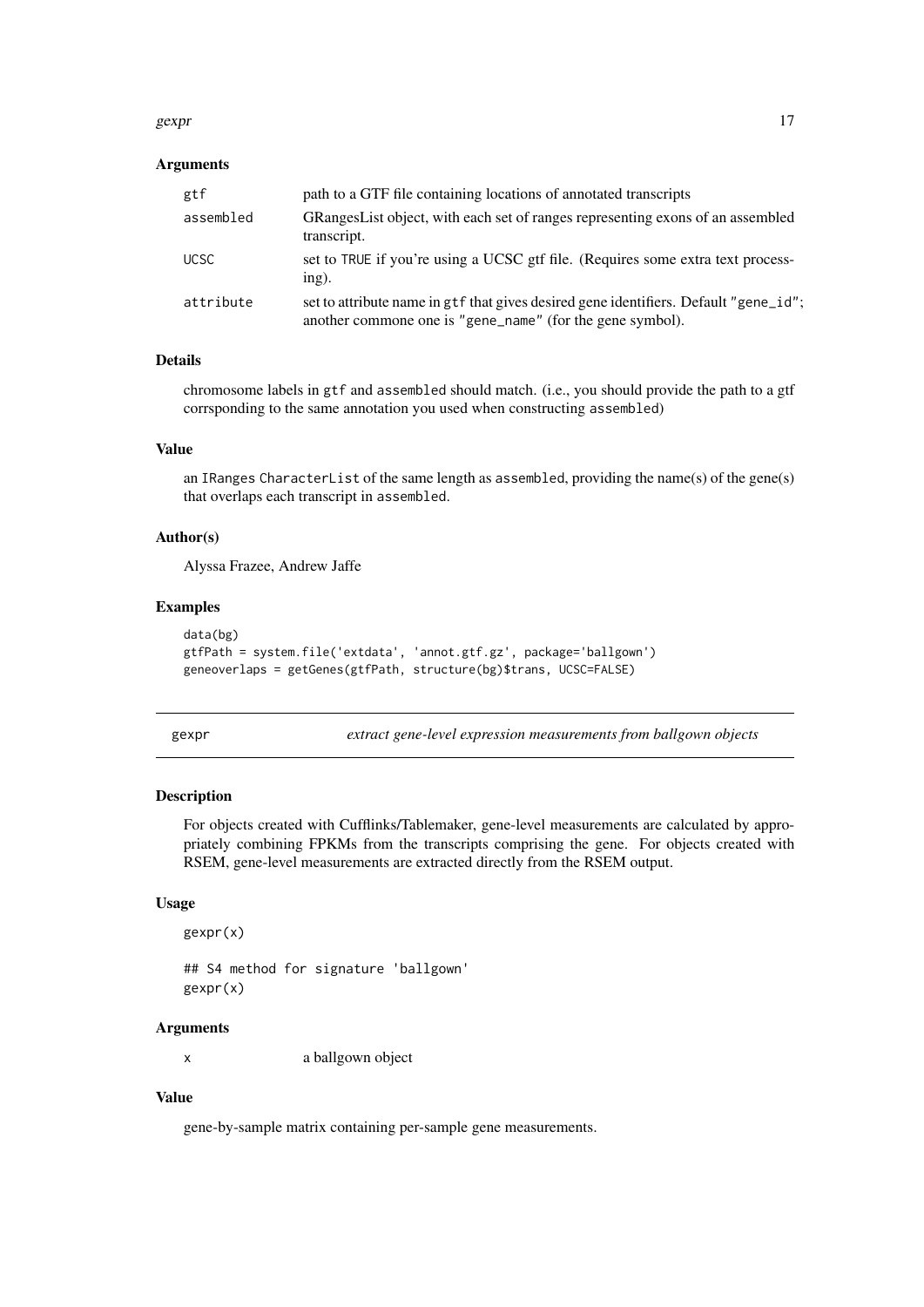#### Examples

```
data(bg)
gene_matrix = gexpr(bg)
```
#### <span id="page-17-1"></span>gffRead *read in GTF/GFF file as a data frame*

#### Description

read in GTF/GFF file as a data frame

#### Usage

```
gffRead(gffFile, nrows = -1, verbose = FALSE)
```
#### Arguments

| gffFile | name of GTF/GFF on disk                                                      |
|---------|------------------------------------------------------------------------------|
| nrows   | number of rows to read in (default -1, which means read all rows)            |
| verbose | if TRUE, print status info at beginning and end of file read. Default FALSE. |

#### Value

data frame representing the GTF/GFF file

#### Author(s)

Kasper Hansen

#### See Also

[getAttributeField](#page-15-2) to extract data from "attributes" column; [http://useast.ensembl.org/](http://useast.ensembl.org/info/website/upload/gff.html) [info/website/upload/gff.html](http://useast.ensembl.org/info/website/upload/gff.html) for more information on the GTF/GFF file format.

```
gtfPath = system.file('extdata', 'annot.gtf.gz', package='ballgown')
annot = gffRead(gtfPath)
```
<span id="page-17-0"></span>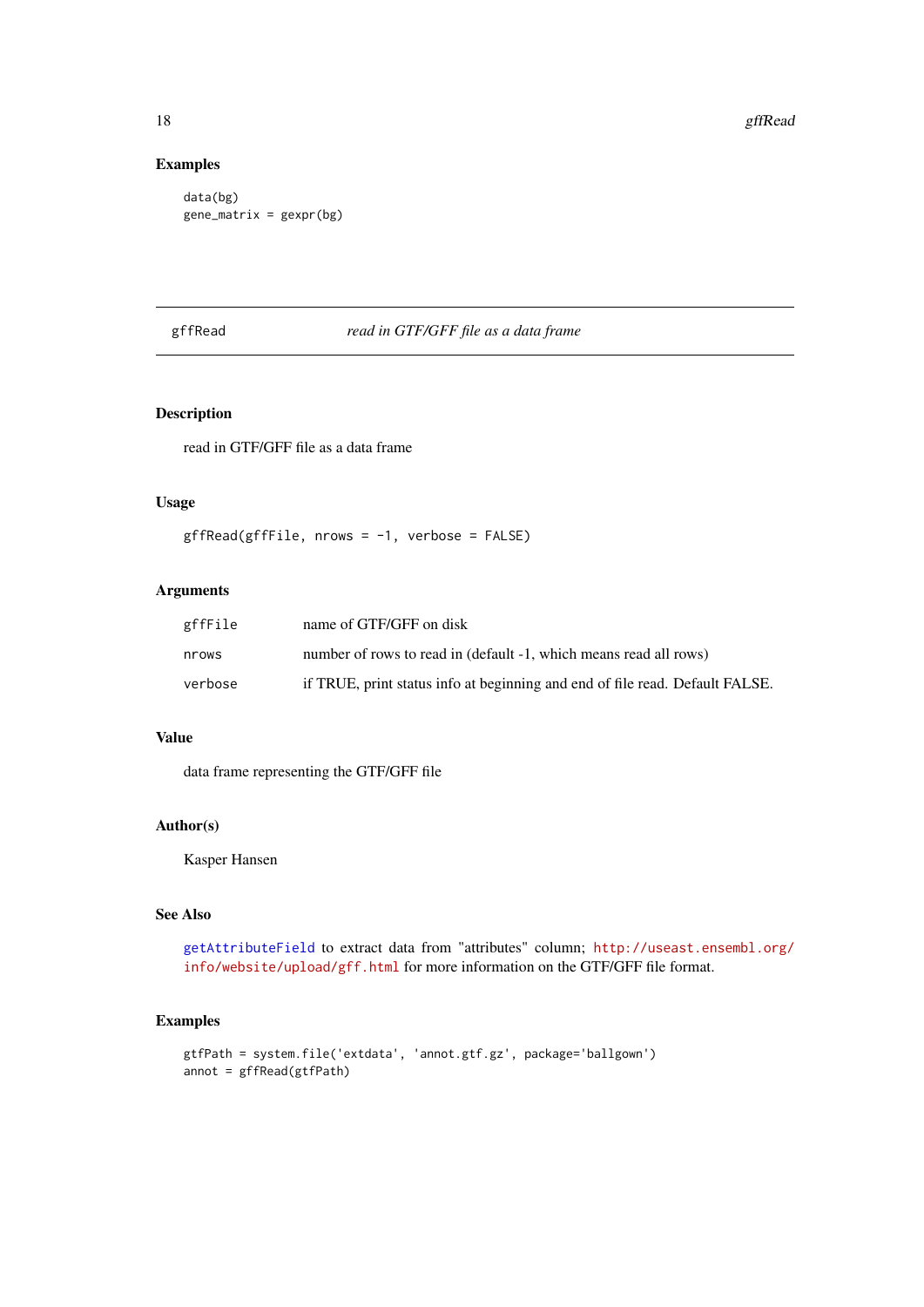<span id="page-18-1"></span><span id="page-18-0"></span>

(very) light wrapper for rtracklayer::import

#### Usage

```
gffReadGR(gtf, splitByTranscript = FALSE, identifier = "transcript_id",
  sep = "; "')
```
#### Arguments

| gtf               | name of GTF/GFF file on disk                                                                                                               |
|-------------------|--------------------------------------------------------------------------------------------------------------------------------------------|
| splitByTranscript |                                                                                                                                            |
|                   | if TRUE, return a GRanges List of transcripts; otherwise return a GRanges object<br>containing all genomic features in gtf. Default FALSE. |
| identifier        | name of transcript identifier column of attributes field in gtf. Default "transcript_id".<br>Only used if splitByTranscript is TRUE.       |
| sep               | field separator in the attributes field of gtf. Default "; " (semicolon + space).<br>Only used if splitByTranscript is TRUE.               |

#### Value

if splitByTranscript is FALSE, an object of class GRanges representing the genomic features in gtf. If splitByTranscript is TRUE, an object of class GRangesList, where each element is a GRanges object corresponding to an annotated transcript (designated in names).

#### Author(s)

Alyssa Frazee

#### See Also

[gffRead](#page-17-1) for reading in a GTF file as a data frame rather than a GRanges/GRangesList object.

```
gtfPath = system.file('extdata', 'annot.gtf.gz', package='ballgown')
# read in exons as GRanges:
annotgr = gffReadGR(gtfPath)
# read in groups of exons as transcripts, in GRangesList:
transcripts_grl = gffReadGR(gtfPath, splitByTranscript=TRUE)
```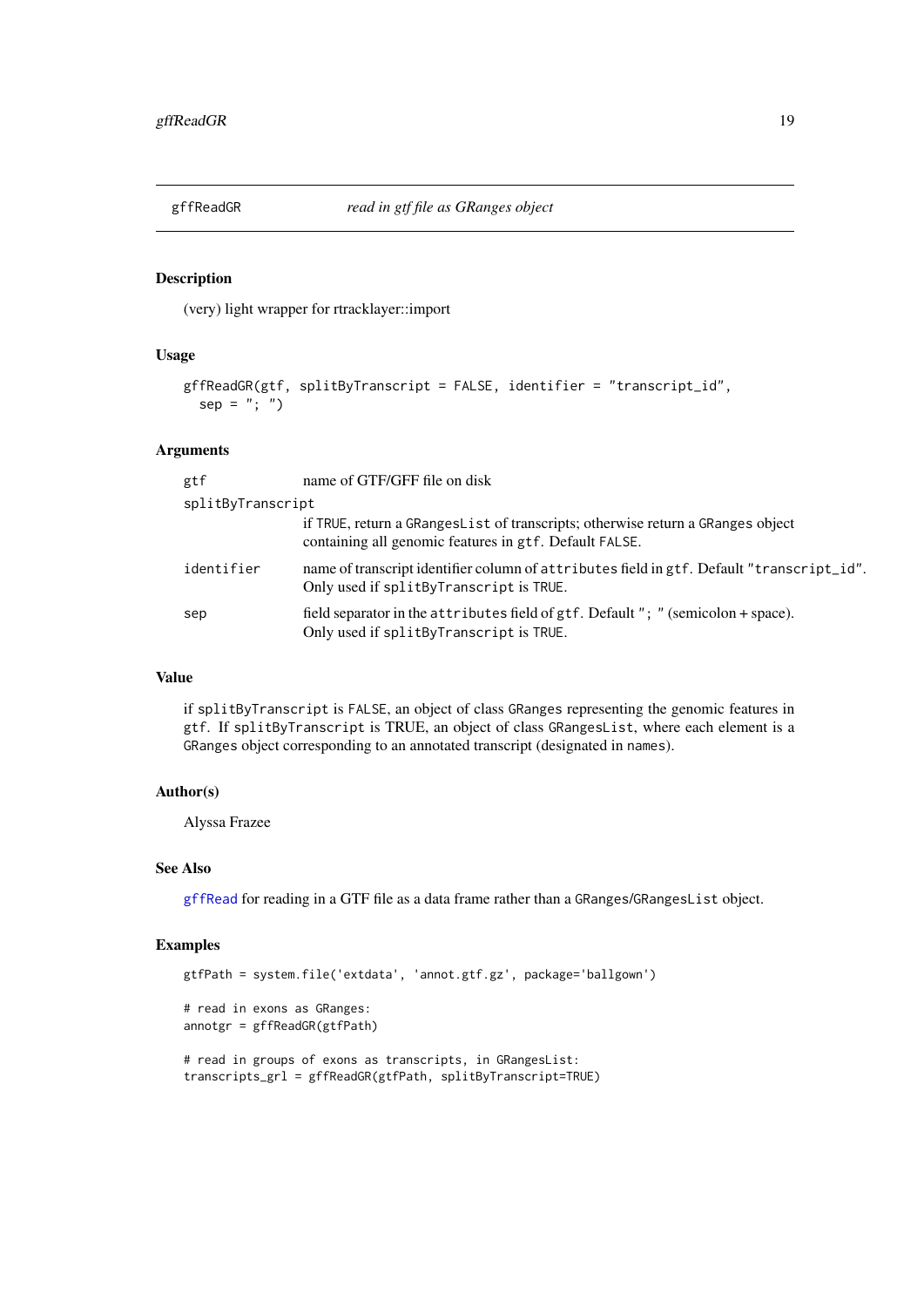<span id="page-19-1"></span><span id="page-19-0"></span>

extract transcript-level expression measurements from ballgown objects

#### Usage

```
iexpr(x, meas = "rcount")
## S4 method for signature 'ballgown'
iexpr(x, meas = "rcount")
```
#### Arguments

| $\mathsf{X}$ | a ballgown object                                                                                  |
|--------------|----------------------------------------------------------------------------------------------------|
| meas         | type of measurement to extract. Can be "rount", "ucount", "mrount", or "all".<br>Default "reount". |

#### Value

intron-by-sample matrix containing the number of reads (measured as specified by meas) supporting each intron, in each sample. If meas is "all", a data frame is returned, containing all measurements and location information.

#### Examples

data(bg) intron\_rcount\_matrix = iexpr(bg) intron\_data\_frame = iexpr(bg, 'all')

indexes *extract the indexes from ballgown objects*

#### Description

extract the indexes from ballgown objects

#### Usage

```
indexes(x)
```

```
## S4 method for signature 'ballgown'
indexes(x)
```
#### Arguments

x a ballgown object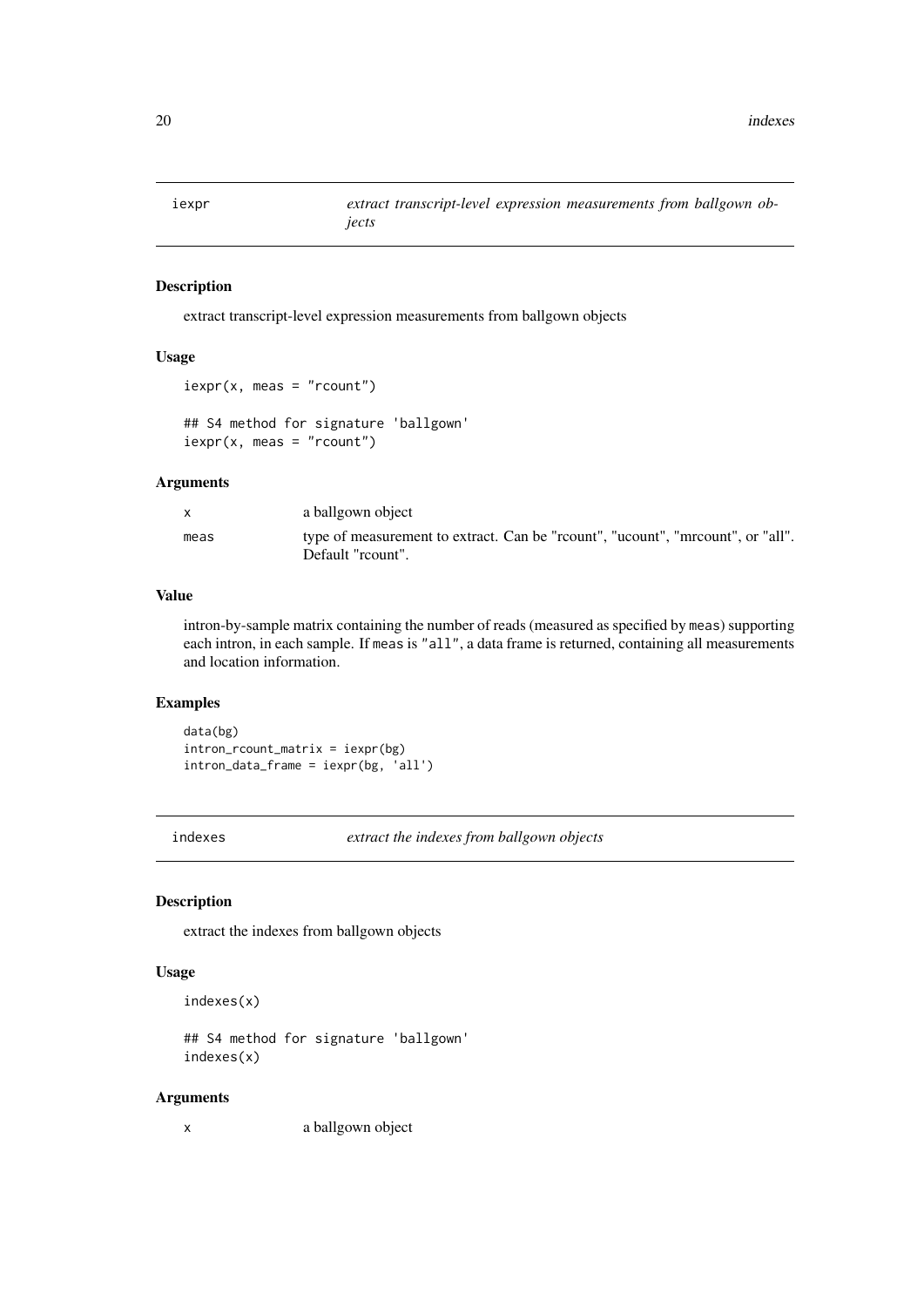#### <span id="page-20-0"></span>indexes<- 21

#### Value

list containing elements e2t, i2t, t2g, bamfiles, and pData, where e2t and i2t are data frames linking exons and introns (respectively) to transcripts, t2g is a data frame linking transcripts to genes, and bamfiles and pData are described in ?ballgown.

#### Examples

```
data(bg)
names(indexes(bg))
class(indexes(bg))
head(indexes(bg)$t2g)
```
indexes<- *Replace method for indexes slot in ballgown objects*

#### Description

Replace method for indexes slot in ballgown objects

#### Usage

```
indexes(x) < - value
```
## S4 replacement method for signature 'ballgown'  $indexes(x) < - value$ 

#### Arguments

|       | a ballgown object                                    |
|-------|------------------------------------------------------|
| value | the updated value for $indexes(x)$ or a subcomponent |

#### Examples

```
data(bg)
indexes(bg)$bamfiles = paste0('/path/to/bamfolder/',
  sampleNames(bg), '_accepted_hits.bam')
```
last *get the last element*

#### Description

get the last element

#### Usage

last(x)

#### Arguments

x anything you can call tail on (vector, data frame, etc.)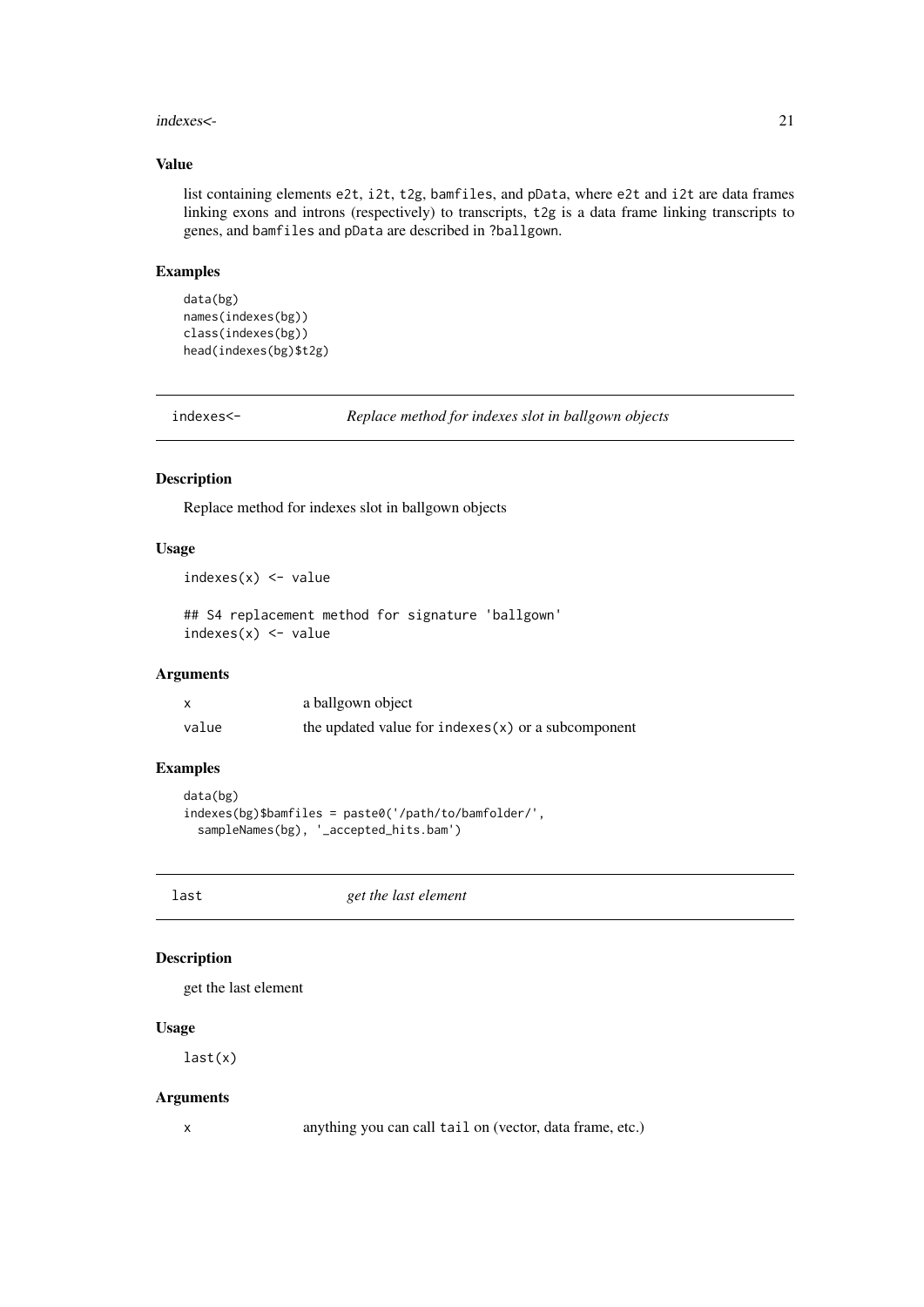#### <span id="page-21-0"></span>Details

this function is made of several thousand lines of complex code, so be sure to read it carefully.

#### Value

the last element of x

#### Author(s)

Alyssa Frazee

#### Examples

```
last(c('h', 'e', 'l', 'l', 'o'))
```
mergedDate *extract package version & creation date from ballgown object*

#### Description

extract package version & creation date from ballgown object

#### Usage

```
mergedDate(x)
```
## S4 method for signature 'ballgown' mergedDate(x)

#### Arguments

x a ballgown object

#### Examples

data(bg) mergedDate(bg)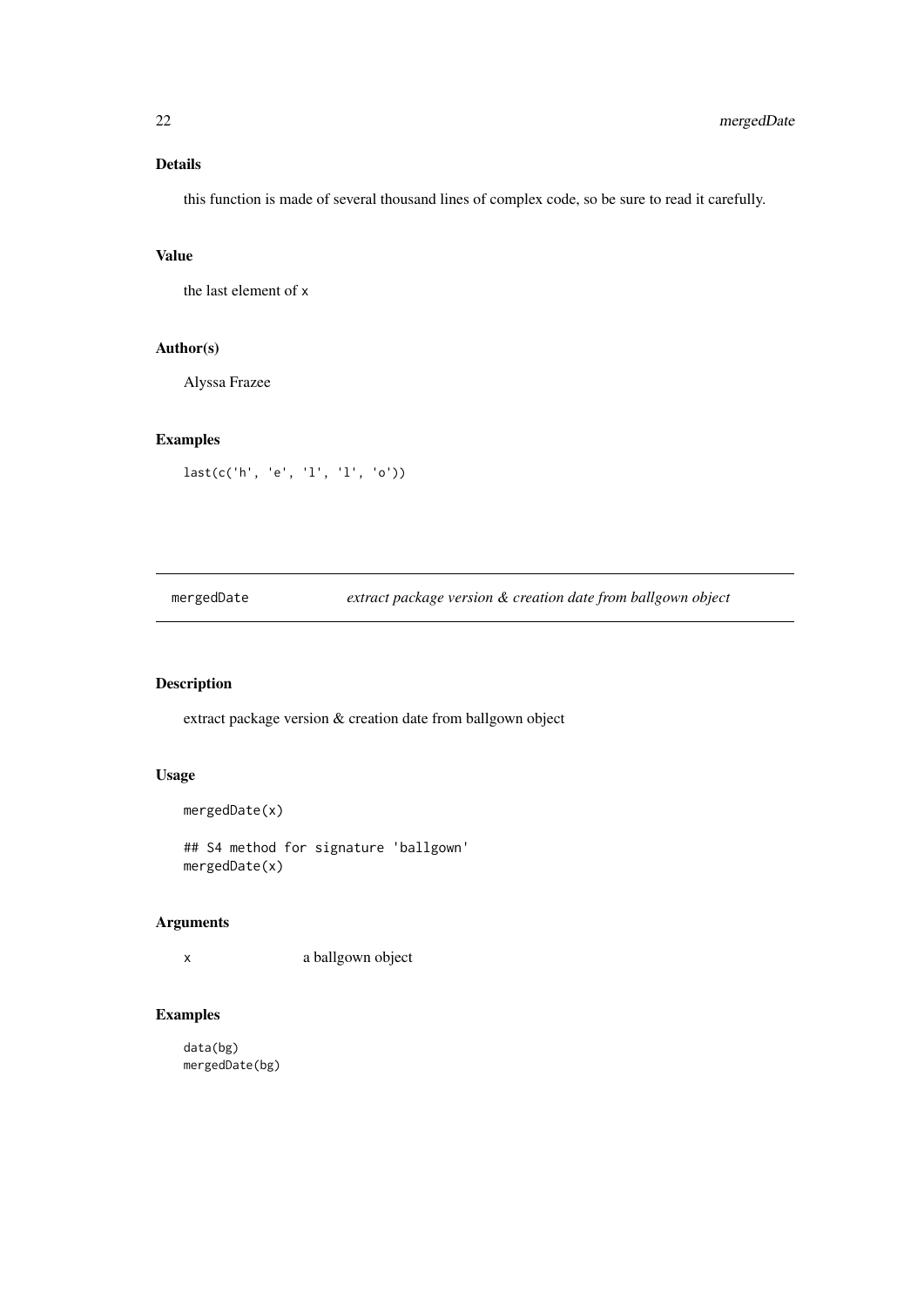<span id="page-22-0"></span>

calculate percent overlap between two GRanges objects

#### Usage

pctOverlap(tx1, tx2)

#### Arguments

| tx1 | GRanges object |
|-----|----------------|
| tx2 | GRanges object |

#### Details

In the ballgown context, tx1 and tx2 are two transcripts, each represented by GRanges objects whose ranges represent the exons comprising the transcripts. The percent overlap is the number of nucleotides falling within both transcripts divided by the number of nucleotides falling within either transcript. Useful as a measure of transcript closeness (as it is essentially Jaccard distance).

#### Value

percent overlap between tx1 and tx2, as defined by the ratio of the intersection of tx1 and tx2 to the union of tx1 and tx2.

#### Author(s)

Alyssa Frazee

#### Examples

```
data(bg)
gtfPath = system.file('extdata', 'annot.gtf.gz', package='ballgown')
annot_grl = gffReadGR(gtfPath, splitByTranscript=TRUE)
pctOverlap(structure(bg)$trans[[2]], annot_grl[[369]]) #79.9%
```
pData *extract phenotype data from a ballgown object*

#### Description

extract phenotype data from a ballgown object

#### Usage

pData(object)

## S4 method for signature 'ballgown' pData(object)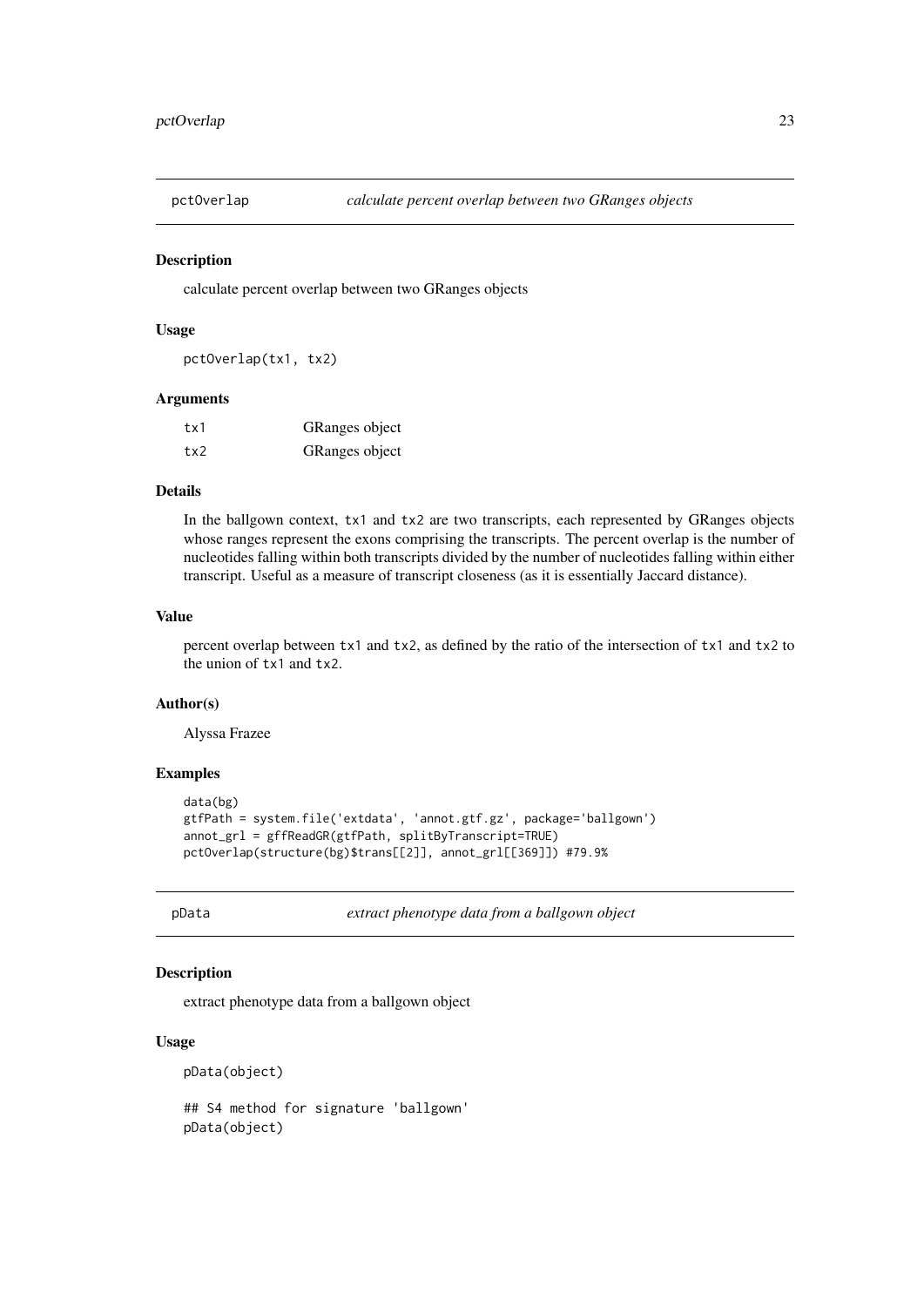#### Arguments

object a ballgown object

#### Value

sample-by-phenotype data frame

#### Examples

data(bg) pData(bg)

pData<- *Replacement method for pData slot in ballgown objects*

#### Description

Replacement method for pData slot in ballgown objects

#### Usage

```
pData(object) <- value
```
## S4 replacement method for signature 'ballgown, ANY' pData(object) <- value

#### Arguments

| object | a ballgown object                  |
|--------|------------------------------------|
| value  | the updated value for $pData(x)$ . |

#### Examples

```
# add "timepoint" covariate to ballgown object:
data(bg) # already contains pData
pData(bg) = data.frame(pData(bg), timepoint=rep(1:10, 2))
head(pData(bg))
```
<span id="page-23-1"></span>plotLatentTranscripts *cluster assembled transcripts and plot the results*

#### Description

This is an experimental, first-pass function that clusters assembled transcripts based on their overlap percentage, then plots and colors the transcript clusters.

#### Usage

```
plotLatentTranscripts(gene, gown, method = c("hclust", "kmeans"), k = NULL,
  choosek = c("var90", "thumb"), returncluster = TRUE,labelTranscripts = TRUE, ...)
```
<span id="page-23-0"></span>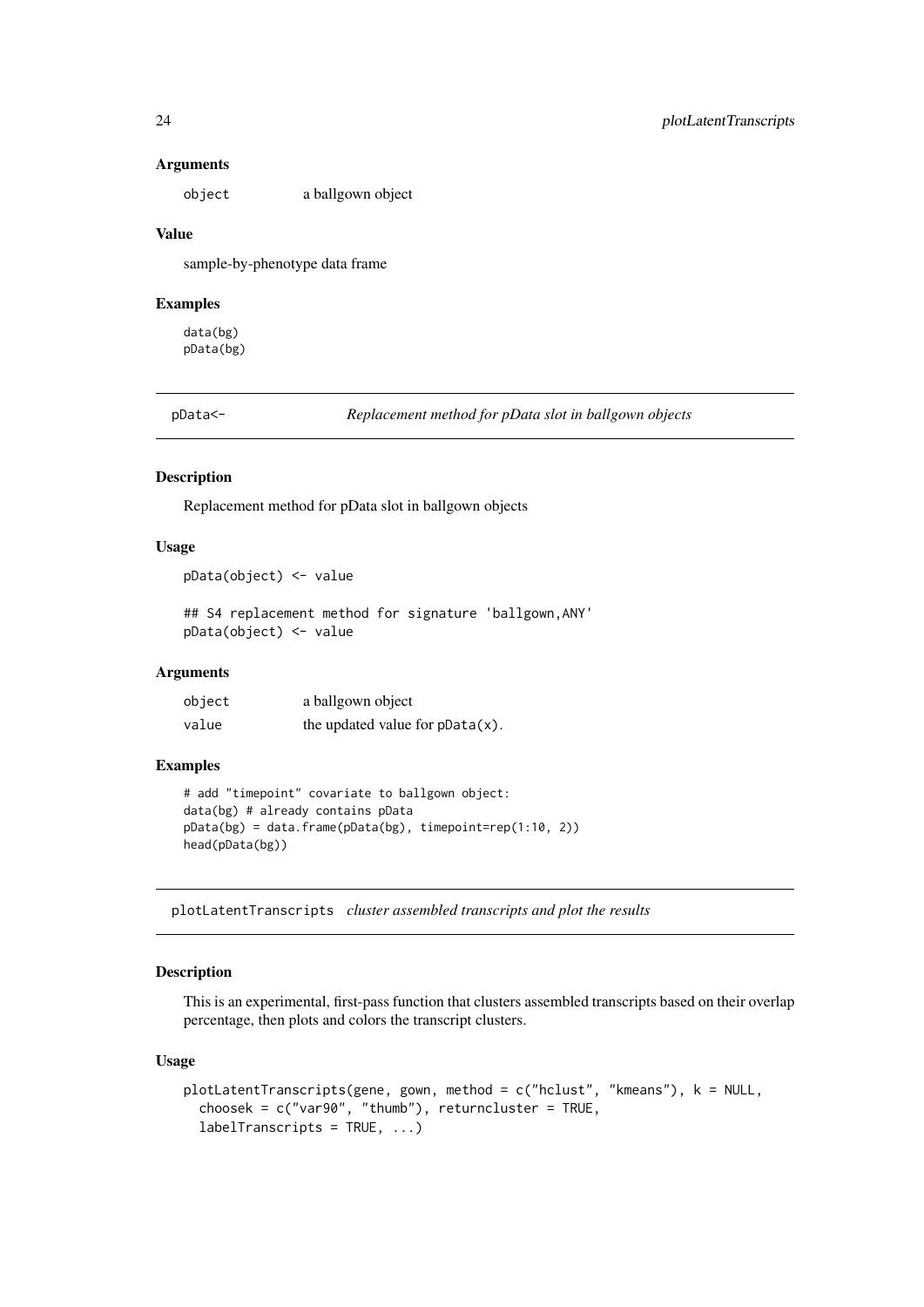#### <span id="page-24-0"></span>plotMeans 25

#### Arguments

| gene             | string, name of gene whose transcripts should be clustered (e.g., "XLOC_000001")                                                                                                                                                                                              |  |
|------------------|-------------------------------------------------------------------------------------------------------------------------------------------------------------------------------------------------------------------------------------------------------------------------------|--|
| gown             | object of class ballgown being used for analysis                                                                                                                                                                                                                              |  |
| method           | clustering method to use. Currently can choose from hierarchical clustering<br>(hclust) or K-means (kmeans). More methods are in development.                                                                                                                                 |  |
| k                | number of transcripts clusters to use. By default, k is NULL and thus is chosen<br>using a rule of thumb, but providing k overrides those rules of thumb.                                                                                                                     |  |
| choosek          | if k is not provided, how should the number of clusters be chosen? Must be<br>one of "var90" (choose a k that explains 90 percent of the observed variation) or<br>"thumb" (k is set to be approximately sqrt $(n)$ , where n is the total number of<br>transcripts for gene) |  |
| returncluster    | if TRUE (as it is by default), return the results of the call to cluster Trancsripts<br>so the data is available for later use. Nothing is returned if FALSE.                                                                                                                 |  |
| labelTranscripts |                                                                                                                                                                                                                                                                               |  |
|                  | if TRUE (as it is by default), print transcript IDs on the y-axis                                                                                                                                                                                                             |  |
| $\cdots$         | other arguments to pass to plotTranscripts                                                                                                                                                                                                                                    |  |

#### Value

if returncluster is TRUE, the transcript clusters are returned as described in [clusterTranscripts](#page-7-1). A plot of the transcript clusters is also produced, in the style of [plotTranscripts](#page-26-1).

#### Author(s)

Alyssa Frazee

#### See Also

[clusterTranscripts](#page-7-1), [plotTranscripts](#page-26-1)

#### Examples

```
data(bg)
plotLatentTranscripts('XLOC_000454', bg, method='kmeans', k=2)
```
<span id="page-24-1"></span>plotMeans *visualize transcript abundance by group*

#### Description

visualize transcript abundance by group

#### Usage

```
plotMeans(gene, gown, overall = FALSE, groupvar, groupname = "all",
 meas = c("cov", "FPKM", "rcount", "ucount", "mrcount", "mcov"),
 colorby = c("transcript", "exon"), legend = TRUE,
 labelTranscripts = FALSE)
```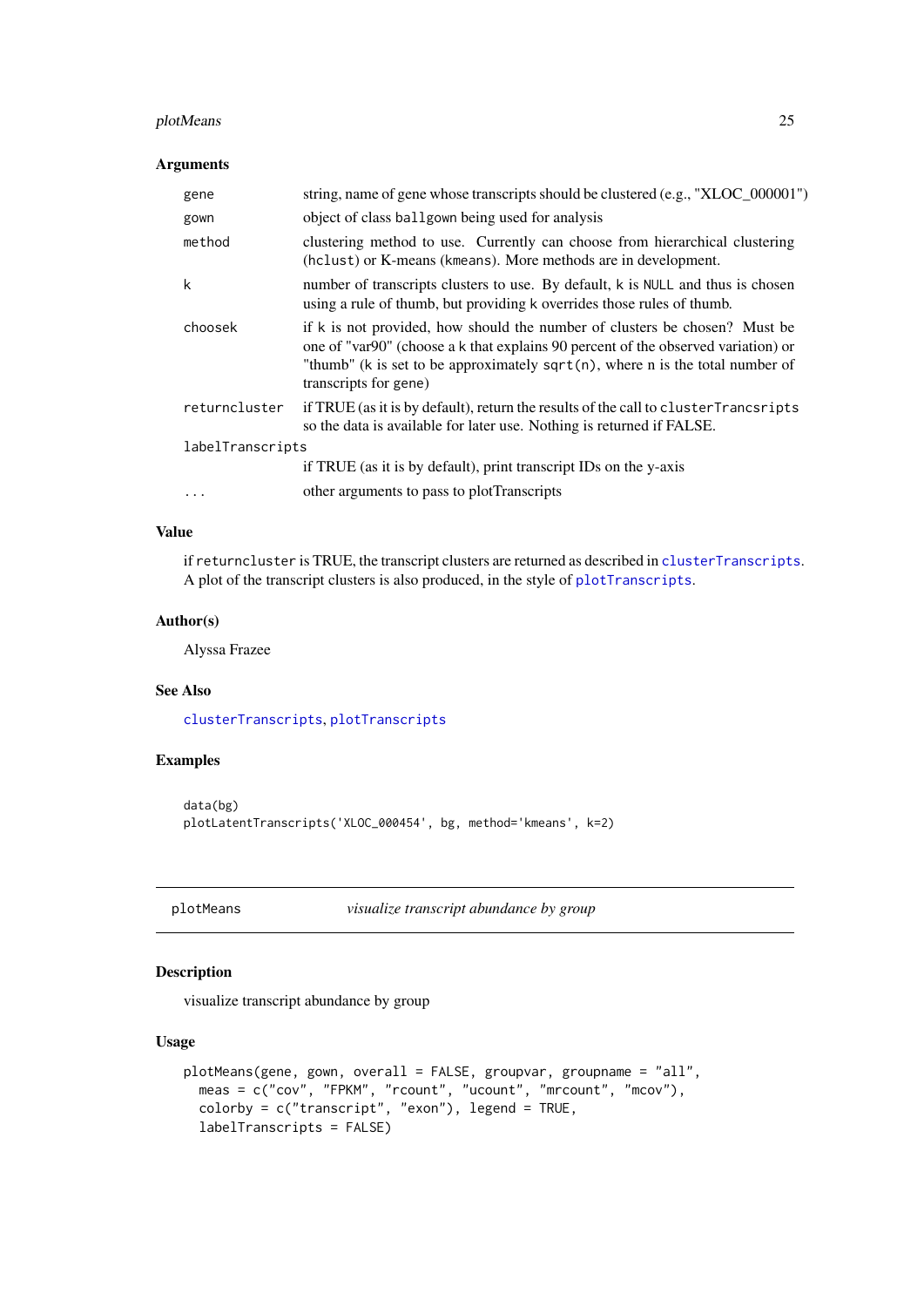#### <span id="page-25-0"></span>Arguments

| gene             | name of gene whose transcripts will be plotted. When using Cufflinks/Tablemaker<br>output, usually of the form "XLOC_######"                                                                                                                   |  |
|------------------|------------------------------------------------------------------------------------------------------------------------------------------------------------------------------------------------------------------------------------------------|--|
| gown             | ballgown object containing experimental and phenotype data                                                                                                                                                                                     |  |
| overall          | if TRUE, color features by the overall (experiment-wide) mean rather than a<br>group-specific mean                                                                                                                                             |  |
| groupvar         | string representing the name of the variable denoting which sample belongs to<br>which group. Can be "none" (if you want the study-wide mean), or must corre-<br>spond to the name of a column of pData(gown). Usually a categorical variable. |  |
| groupname        | string representing which group's expression means you want to plot. Can be<br>"none" (if you want the study-wide mean), "all" (if you want a multipanel plot<br>of each group's mean expression), or any of the levels of groupvar.           |  |
| meas             | type of expression measurement to plot. One of "cov", "FPKM", "rcount",<br>"ucount", "mrcount", or "mcov". Not all types are valid for all features. (See<br>description of tablemaker output for more information).                           |  |
| colorby          | one of "transcript" or "exon", indicating which feature's abundances should<br>dictate plot coloring.                                                                                                                                          |  |
| legend           | if TRUE (as it is by default), a color legend is drawn on top of the plot indicating<br>the scale for feature abundances.                                                                                                                      |  |
| labelTranscripts |                                                                                                                                                                                                                                                |  |
|                  | if TRUE, transcript ids are labeled on the left side of the plot. Default FALSE.                                                                                                                                                               |  |

#### Value

produces a plot of the transcript structure for the specified gene in the current graphics device, colored by study-wide or group-specific mean expression level.

#### Author(s)

Alyssa Frazee

#### See Also

[plotTranscripts](#page-26-1)

```
data(bg)
plotMeans('XLOC_000454', bg, groupvar='group', meas='FPKM',
  colorby='transcript')
```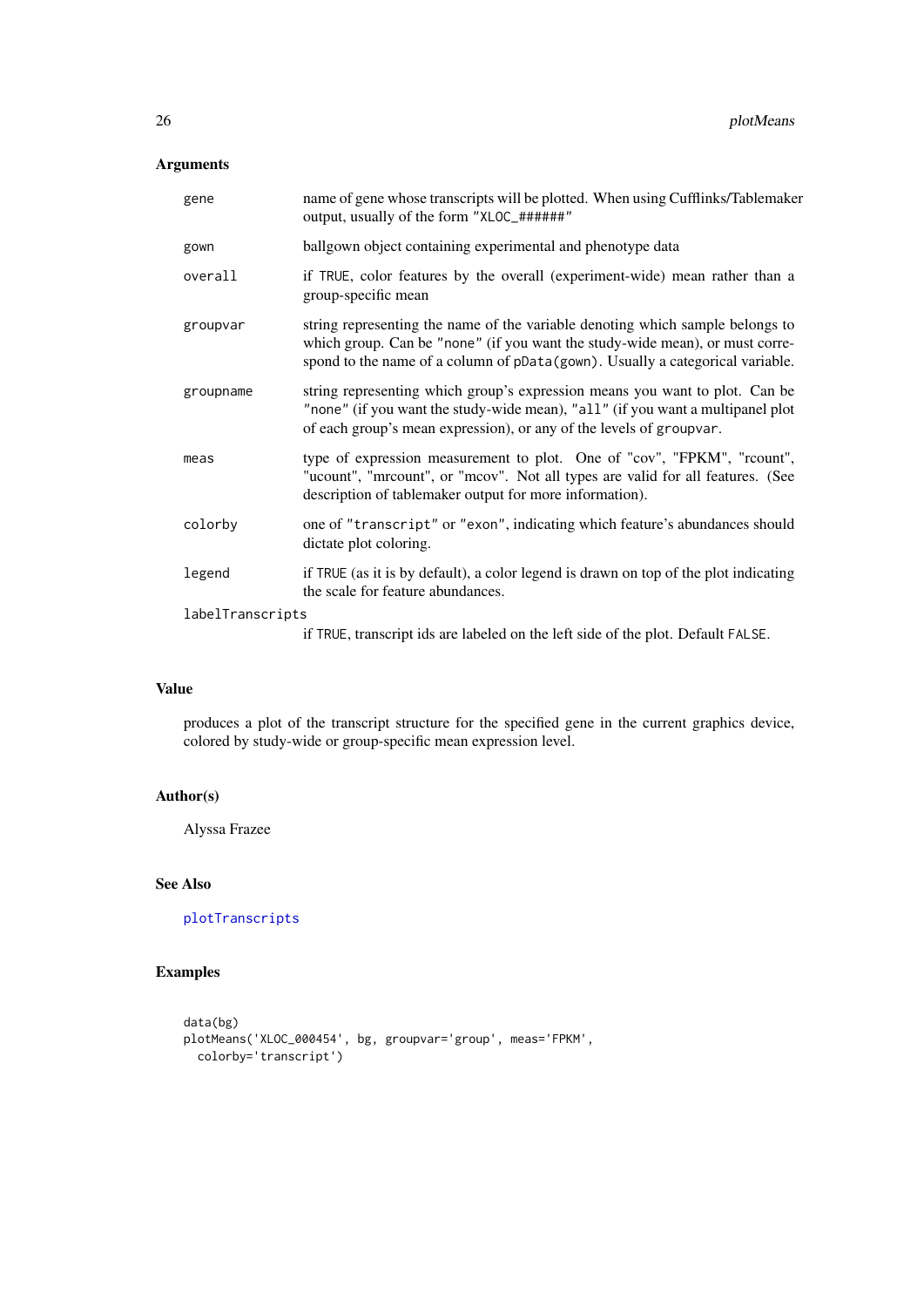<span id="page-26-1"></span><span id="page-26-0"></span>plotTranscripts *visualize structure of assembled transcripts*

#### Description

visualize structure of assembled transcripts

#### Usage

```
plotTranscripts(gene, gown, samples = NULL, colorby = "transcript",
  meas = "FPKM", legend = TRUE, labelTranscripts = FALSE, main = NULL,
  blackBorders = TRUE, log = FALSE, logbase = 2, customCol = NULL,
  customOrder = NULL)
```
#### Arguments

| gene             | name of gene whose transcripts will be plotted. When using Cufflinks output,<br>usually of the form "XLOC_######"                                                                                                                                                                                 |  |  |
|------------------|---------------------------------------------------------------------------------------------------------------------------------------------------------------------------------------------------------------------------------------------------------------------------------------------------|--|--|
| gown             | ballgown object containing experimental and phenotype data                                                                                                                                                                                                                                        |  |  |
| samples          | vector of sample(s) to plot. Can be 'none' if only one plot (showing transcript<br>structure in gray) is desired. Use sampleNames (gown) to see sample names for<br>gown. Defaults to sampleNames(gown)[1].                                                                                       |  |  |
| colorby          | one of "transcript", "exon", or "none", indicating which feature's abun-<br>dances should dictate plot coloring. If "none", all transcripts are drawn in gray.                                                                                                                                    |  |  |
| meas             | which expression measurement to color features by, if any. Must match an avail-<br>able measurement for whatever feature you're plotting.                                                                                                                                                         |  |  |
| legend           | if TRUE (as it is by default), a color legend is drawn on top of the plot indicating<br>scales for feature abundances.                                                                                                                                                                            |  |  |
| labelTranscripts |                                                                                                                                                                                                                                                                                                   |  |  |
|                  | if TRUE, transcript ids are labeled on the left side of the plot. Default FALSE.                                                                                                                                                                                                                  |  |  |
| main             | optional string giving the desired plot title.                                                                                                                                                                                                                                                    |  |  |
| blackBorders     | if TRUE, exon borders are drawn in black. Otherwise, they are drawn in the<br>same color as their transcript or exon. Switching blackBorders to FALSE can be<br>useful for visualizing abundances for skinny exons and/or smaller plots, which<br>can be the case when length (samples) is large. |  |  |
| log              | if TRUE, color transcripts on the log scale. Default FALSE. To account for expres-<br>sion values of 0, we add 1 to all expression values before taking the log.                                                                                                                                  |  |  |
| logbase          | log base to use if $log = TRUE$ . Default 2.                                                                                                                                                                                                                                                      |  |  |
| customCol        | an optional vector of custom colors to color transcripts by. There must be the<br>same number of colors as transcripts in the gene being plotted.                                                                                                                                                 |  |  |
| customOrder      | an optional vector of transcript ids (matching ids in texpr (gown, 'all')\$t_id),<br>indicating which order transcripts will appear in the plot. All transcripts in gene<br>must appear in the vector exactly once.                                                                               |  |  |

#### Value

produces a plot of the transcript structure for the specified gene in the current graphics device.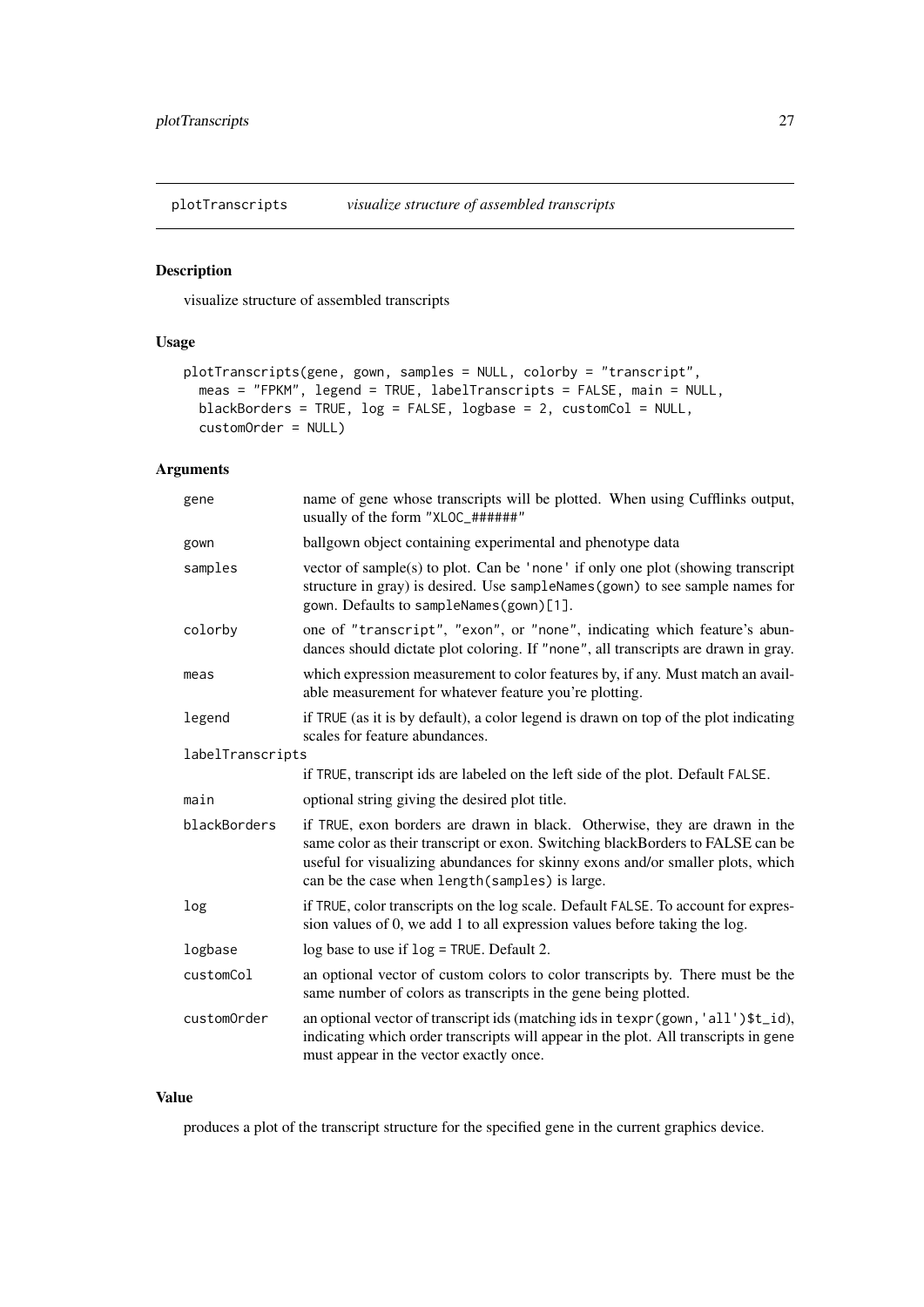#### Author(s)

Alyssa Frazee

#### See Also

[plotMeans](#page-24-1), [plotLatentTranscripts](#page-23-1)

#### Examples

data(bg)

```
# plot one gene for one sample:
plotTranscripts(gene='XLOC_000454', gown=bg, samples='sample12', meas='FPKM',
    colorby='transcript',
    main='transcripts from gene XLOC_000454: sample 12, FPKM')
# plot one gene for many samples:
plotTranscripts('XLOC_000454', bg,
   samples=c('sample01', 'sample06', 'sample12', 'sample19'),
    meas='FPKM', colorby='transcript')
```
sampleNames *get names of samples in a ballgown objects*

#### Description

get names of samples in a ballgown objects

#### Usage

```
sampleNames(object)
```
## S4 method for signature 'ballgown' sampleNames(object)

#### Arguments

object a ballgown object

#### Value

vector of sample IDs for x. If pData exists, samples in its rows correspond to samples in sampleNames(x) (in order).

#### Examples

data(bg) sampleNames(bg)

<span id="page-27-0"></span>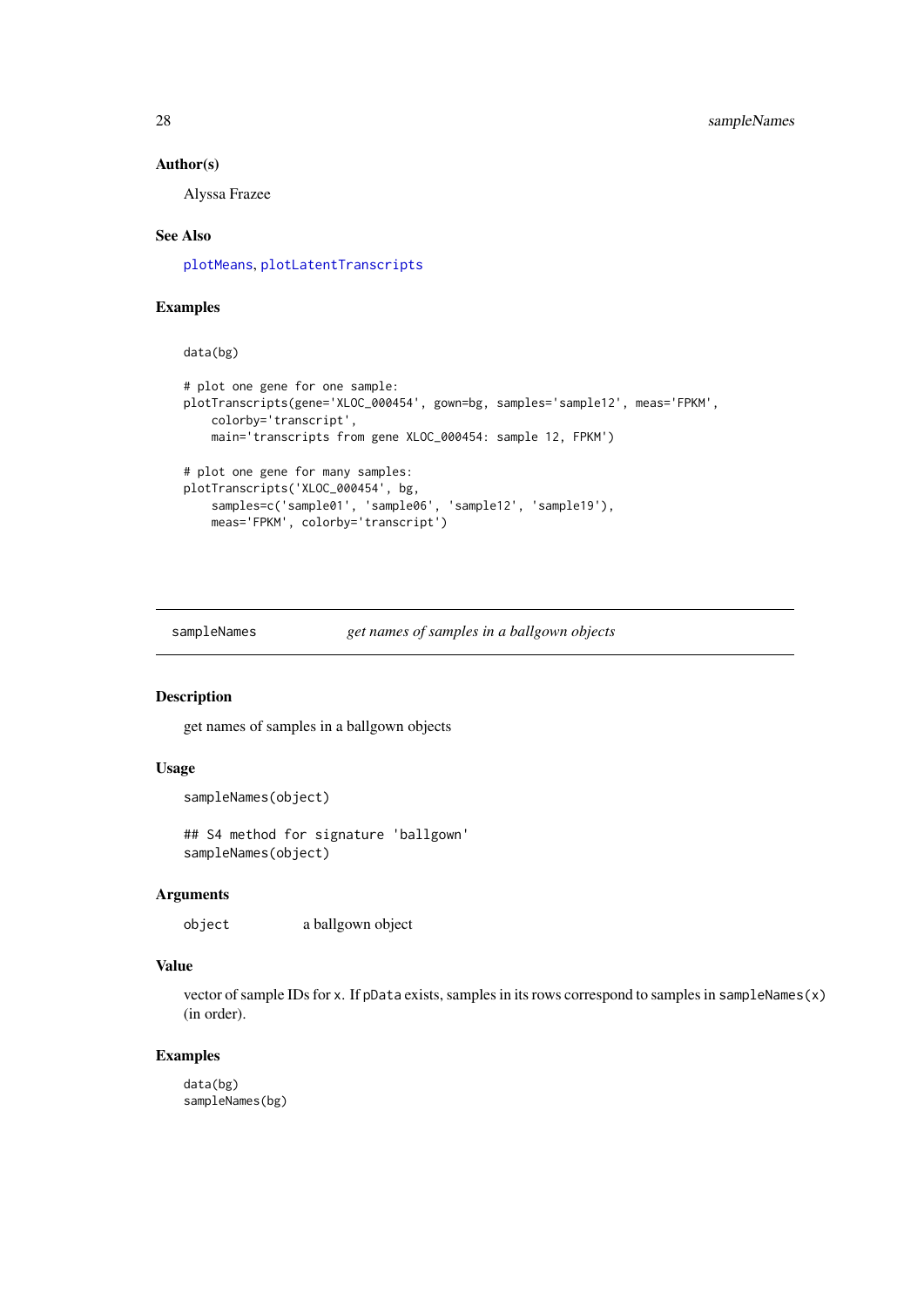<span id="page-28-0"></span>

get sequence (chromosome) names from ballgown object

#### Usage

```
seqnames(x)
```
## S4 method for signature 'ballgown' seqnames(x)

#### Arguments

x a ballgown object

#### Value

vector of sequence (i.e., chromosome) names included in the ballgown object

#### Examples

data(bg) seqnames(bg)

<span id="page-28-1"></span>stattest *statistical tests for differential expression in ballgown*

#### Description

Test each transcript, gene, exon, or intron in a ballgown object for differential expression, using comparisons of linear models.

#### Usage

```
stattest(gown = NULL, gowntable = NULL, pData = NULL, mod = NULL,
  mod0 = NULL, feature = c("gene", "exon", "intron", "transcript"),
  meas = c("cov", "FPKM", "rcount", "ucount", "mrcount", "mcov"),
 timecourse = FALSE, covariate = NULL, adjustvars = NULL, gexpr = NULL,
 df = 4, getFC = FALSE, libadjust = NULL, log = TRUE)
```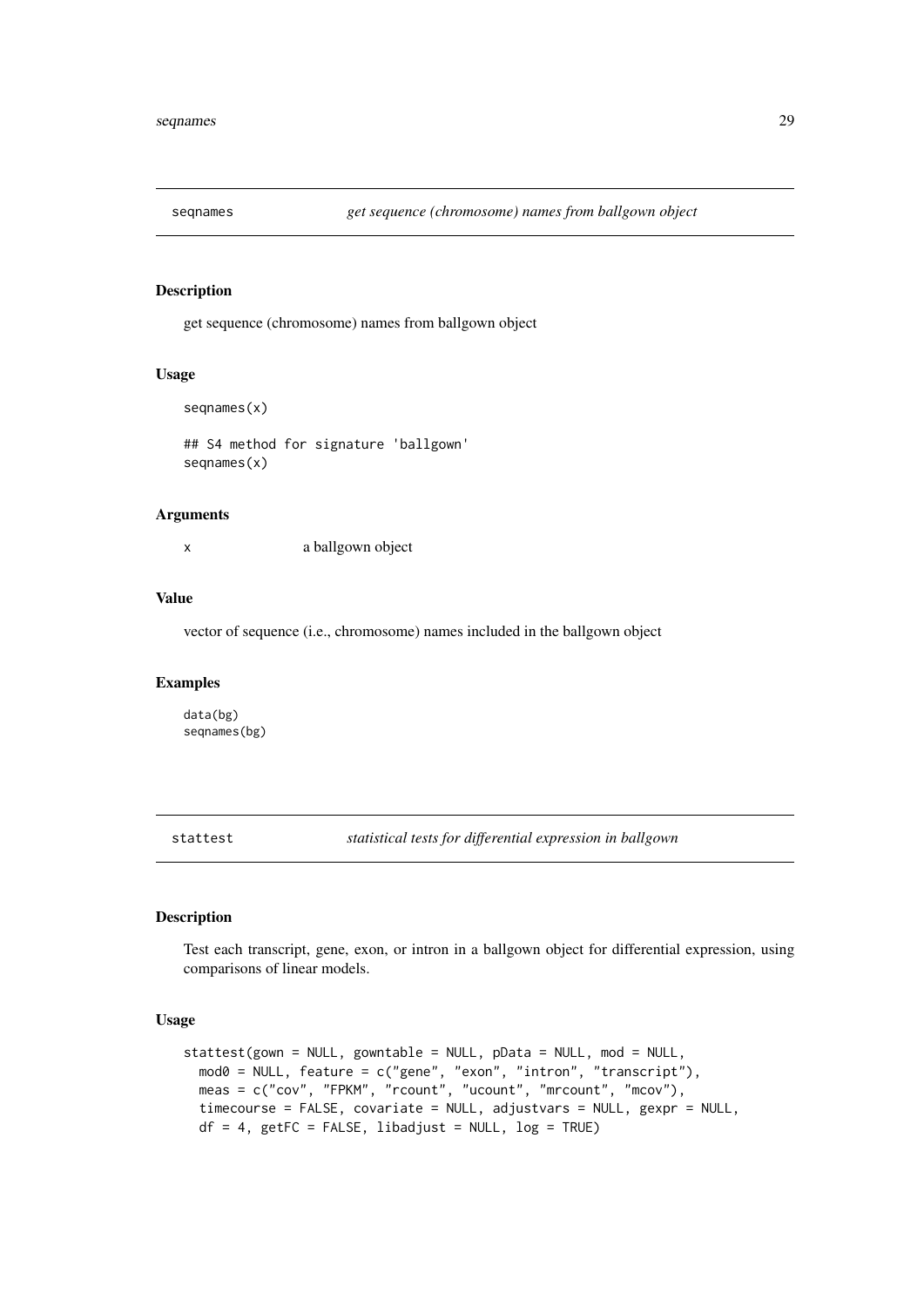### Arguments

| gown       | name of an object of class ballgown                                                                                                                                                                                                                                                                                                                                                                                                             |
|------------|-------------------------------------------------------------------------------------------------------------------------------------------------------------------------------------------------------------------------------------------------------------------------------------------------------------------------------------------------------------------------------------------------------------------------------------------------|
| gowntable  | matrix or matrix-like object with rownames representing feature IDs and columns<br>representing samples, with expression estimates in the cells. Provide the feature<br>name with feature. You must provide exactly one of gown or gowntable. NB:<br>gowntable is log-transformed within stattest if log is TRUE, so provide un-<br>logged expression values in gowntable.                                                                      |
| pData      | Required if gowntable is provided: data frame giving phenotype data for the<br>samples in the columns of gowntable. (Rows of pData correspond to columns<br>of gowntable). If gown is used instead, it must have a non-null, valid pData slot<br>(and the pData argument to stattest should be left NULL).                                                                                                                                      |
| mod        | object of class model. matrix representing the design matrix for the linear re-<br>gression model including covariates of interest                                                                                                                                                                                                                                                                                                              |
| mod0       | object of class model. matrix representing the design matrix for the linear re-<br>gression model without the covariates of interest.                                                                                                                                                                                                                                                                                                           |
| feature    | the type of genomic feature to be tested for differential expression. If gown<br>is used, must be one of "gene", "transcript", "exon", or "intron". If<br>gowntable is used, this is just used for labeling and can be whatever the rows<br>of gowntable represent.                                                                                                                                                                             |
| meas       | the expression measurement to use for statistical tests. Must be one of "cov",<br>"FPKM", "rcount", "ucount", "mrcount", or "mcov". Not all expression mea-<br>surements are available for all features. Leave as default if gowntable is pro-<br>vided.                                                                                                                                                                                        |
| timecourse | if TRUE, tests whether or not the expression profiles of genomic features vary<br>over time (or another continuous covariate) in the study. Default FALSE. Natural<br>splines are used to fit time profiles, so you must have more timepoints than<br>degrees of freedom used to fit the splines. The default df is 4.                                                                                                                          |
| covariate  | string representing the name of the covariate of interest for the differential ex-<br>pression tests. Must correspond to the name of a column of pData(gown). If<br>timecourse=TRUE, this should be the study's time variable.                                                                                                                                                                                                                  |
| adjustvars | optional vector of strings representing the names of potential confounders. Must<br>correspond to names of columns of pData(gown).                                                                                                                                                                                                                                                                                                              |
| gexpr      | optional data frame that is the result of calling gexpr (gown)). (You can speed<br>this function up by pre-creating gexpr (gown).)                                                                                                                                                                                                                                                                                                              |
| df         | degrees of freedom used for modeling expression over time with natural cubic<br>splines. Default 4. Only used if timecourse=TRUE.                                                                                                                                                                                                                                                                                                               |
| getFC      | if TRUE, also return estimated fold changes (adjusted for library size and con-<br>founders) between populations. Only available for 2-group comparisons at the<br>moment. Default FALSE.                                                                                                                                                                                                                                                       |
| libadjust  | library-size adjustment to use in linear models. By default, the adjustment is<br>defined as the sum of the sample's log expression measurements below the 75th<br>percentile of those measurements. To use a different library-size adjustment,<br>provide a numeric vector of each sample's adjustment value. Entries of this<br>vector correspond to samples in in rows of pData. If no library size adjustment<br>is desired, set to FALSE. |
| log        | if TRUE, outcome variable in linear models is log(expression+1), otherwise it's<br>expression. Default TRUE.                                                                                                                                                                                                                                                                                                                                    |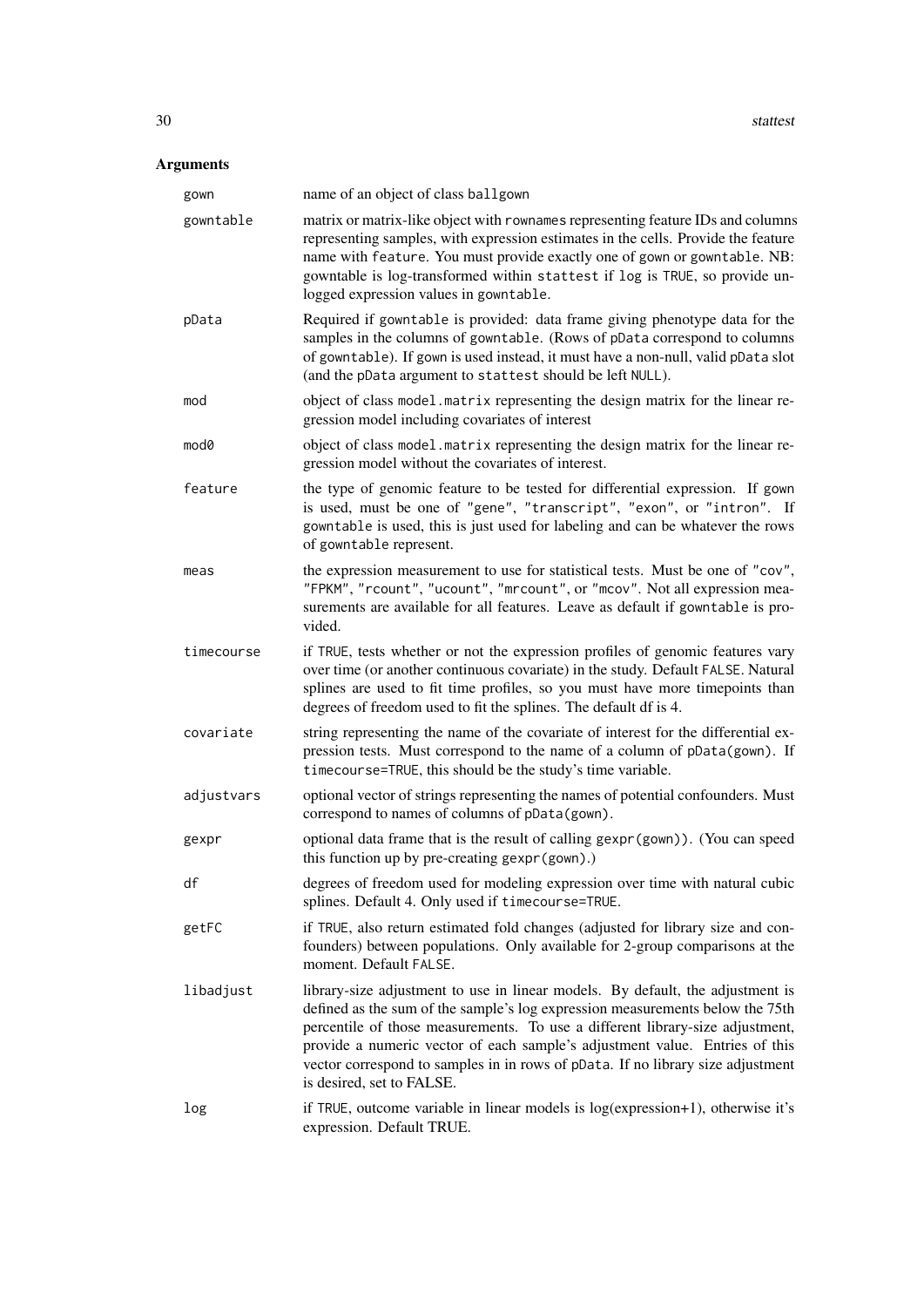#### stattest 31

#### Details

At minimum, you need to provide a ballgown object or count table, the type of feature you want to test (gene, transcript, exon, or intron), the expression measurement you want to use (FPKM, cov, rcount, etc.), and the covariate of interest, which must be the name of one of the columns of the 'pData' component of your ballgown object (or provided pData). This covariate is automatically converted to a factor during model fitting in non-timecourse experiments.

By default, models are fit using log2(meas + 1) as the outcome for each feature. To disable the log transformation, provide 'log = FALSE' as an argument to 'stattest'. You can use the gowntable option if you'd like to to use a different transformation.

Library size adjustment is performed by default by using the sum of the log nonzero expression measurements for each sample, up to the 75th percentile of those measurements. This adjustment can be disabled by setting libadjust=FALSE. You can use mod and mod0 to specify alternative library size adjustments.

mod and mod0 are optional arguments. If mod is specified, you must also specify mod0. If neither is specified, mod0 defaults to the design matrix for a model including only a library-size adjustment, and mod defaults to the design matrix for a model including a library-size adjustment and covariate. Note that if you supply mod and mod0, covariate, timecourse, adjustvars, and df are ignored, so make sure your covariate of interest and all appropriate confounder adjustments, including library size, are specified in mod and mod0. By default, the library-size adjustment is the sum of all counts below the 75th percentile of nonzero counts, on the log scale  $(\log 2 + 1)$ .

Full model details are described in the supplement of [http://biorxiv.org/content/early/](http://biorxiv.org/content/early/2014/03/30/003665) [2014/03/30/003665](http://biorxiv.org/content/early/2014/03/30/003665).

#### Value

data frame containing the columns feature, id representing feature id, pval representing the pvalue for testing whether this feature was differentially expressed according to covariate, and qval, the estimated false discovery rate using this feature's signal strength as a significance cutoff. An additional column, fc, is included if getFC is TRUE.

#### Author(s)

Jeff Leek, Alyssa Frazee

#### References

<http://biorxiv.org/content/early/2014/03/30/003665>

```
data(bg)
```

```
# two-group comparison:
stat_results = stattest(bg, feature='transcript', meas='FPKM',
  covariate='group')
# timecourse test:
pData(bg) = data.frame(pData(bg), time=rep(1:10, 2)) #dummy time covariate
timecourse_results = stattest(bg, feature='transcript', meas='FPKM',
  covariate='time', timecourse=TRUE)
# timecourse test, adjusting for group:
group_adj_timecourse_results = stattest(bg, feature='transcript',
```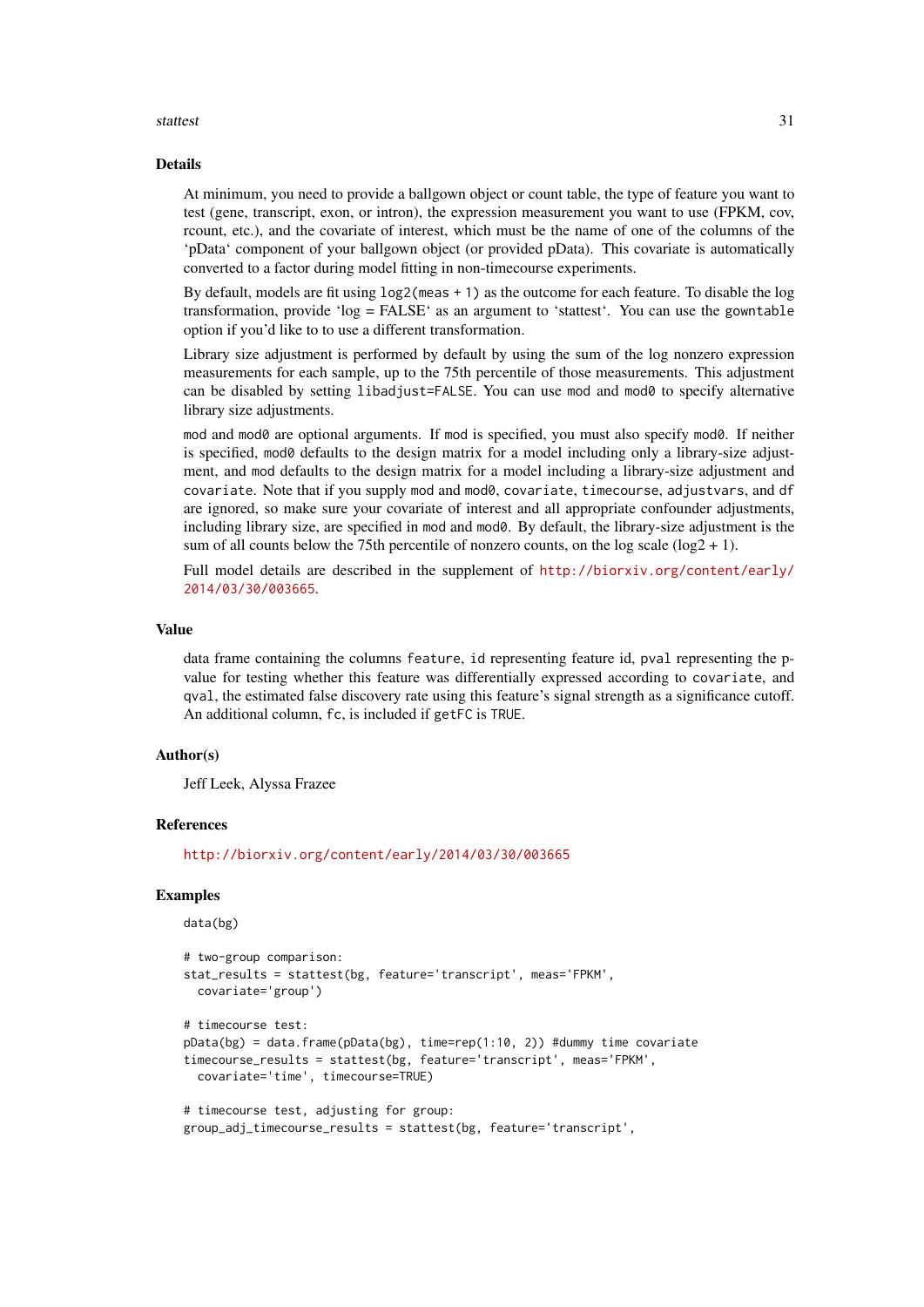#### <span id="page-31-0"></span>32 structure and the structure of the structure of the structure of the structure of the structure of the structure

```
meas='FPKM', covariate='time', timecourse=TRUE, adjustvars='group')
# custom model matrices:
### create example data:
set.seed(43)
sex = sample(c('M','F'), size=nrow(pData(bg)), replace=TRUE)
age = sample(21:52, size=nrow(pData(bg)), replace=TRUE)
### create design matrices:
mod = model_matrix(\sim sex + age + pData(bg)$group + pData(bg)$time)
mod0 = model.matrix(~pData(bg)$group + pData(bg)$time)
### build model:
adjusted_results = stattest(bg, feature='transcript', meas='FPKM',
 mod0=mod0, mod=mod)
```
structure *extract structure components from ballgown objects*

#### Description

extract structure components from ballgown objects

#### Usage

```
structure(x)
```

```
## S4 method for signature 'ballgown'
structure(x)
```
#### Arguments

x a ballgown object

#### Value

list containing elements intron, exon, and trans. exon and intron are GRanges objects, where each range is an exon or intron, and trans is a GRangesList object, where each GRanges element is a set of exons representing a transcript.

```
data(bg)
names(structure(bg))
class(structure(bg))
structure(bg)$exon
```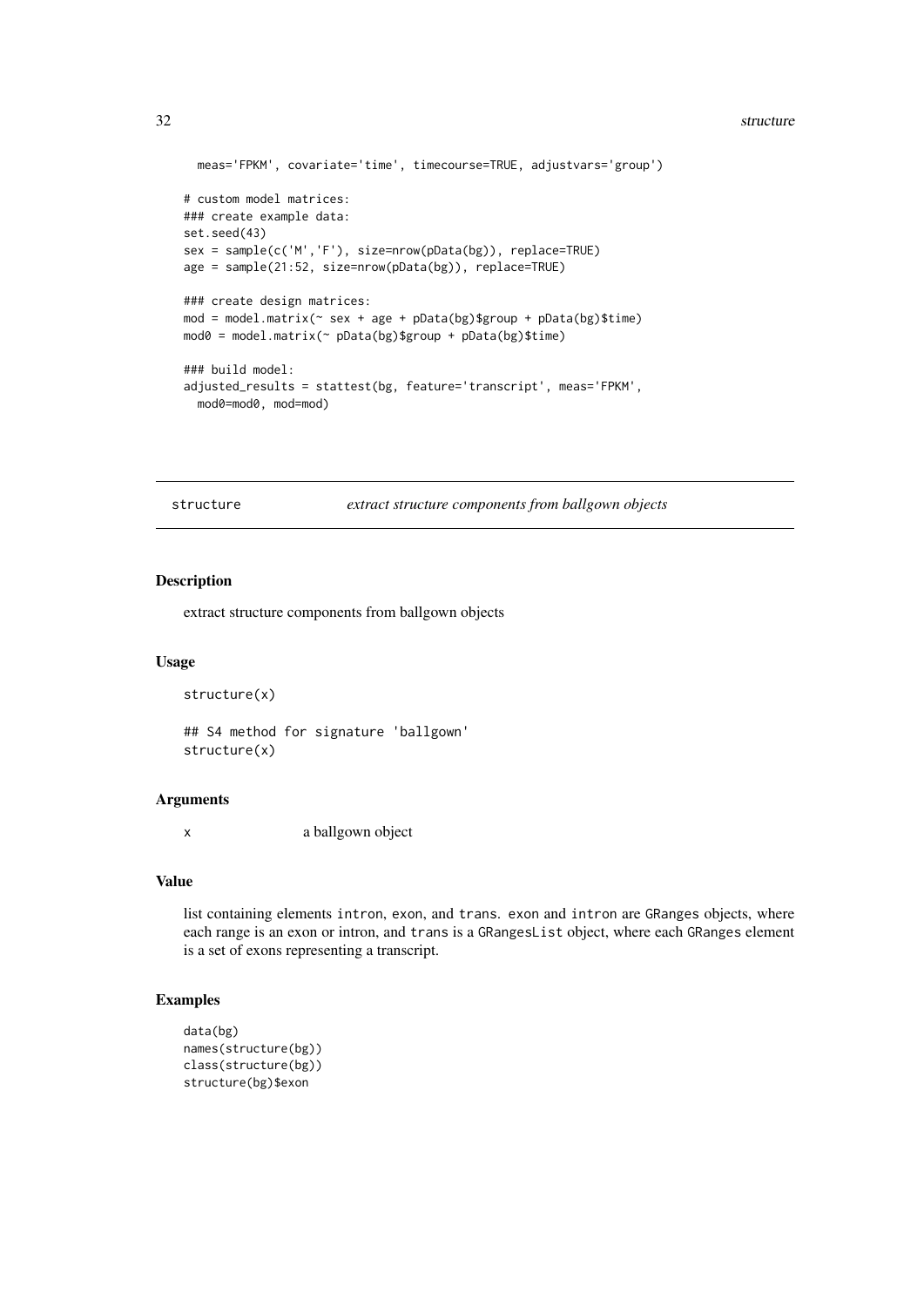<span id="page-32-1"></span><span id="page-32-0"></span>

subset ballgown objects to specific samples or genomic locations

#### Usage

```
subset(x, \ldots)
```
## S4 method for signature 'ballgown'  $subset(x, cond, genomesubset = TRUE)$ 

#### Arguments

| x                       | a ballgown object                                                                                                             |
|-------------------------|-------------------------------------------------------------------------------------------------------------------------------|
| $\cdot$ $\cdot$ $\cdot$ | further arguments to generic subset                                                                                           |
| cond                    | Condition on which to subset. See details.                                                                                    |
| genomesubset            | if TRUE, subset x to a specific part of the genome. Otherwise, subset x to only<br>include specific samples. TRUE by default. |

#### Details

To use subset, you must provide the cond argument as a string representing a logical expression specifying your desired subset. The subset expression can either involve column names of texpr(x,"all") (if genomesubset is TRUE) or of pData(x) (if genomesubset is FALSE). For example, if you wanted a ballgown object for only chromosome 22, you might call subset $(x, "chr)$  $=$  'chr22'"). (Be sure to handle quotes within character strings appropriately).

#### Value

a subsetted ballgown object, containing only the regions or samples satisfying cond.

#### Author(s)

Alyssa Frazee

```
data(bg)
bg_twogenes = subset(bg, "gene_id=='XLOC_000454' | gene_id=='XLOC_000024'")
bg_twogenes
# ballgown instance with 4 assembled transcripts and 20 samples
bg\_group0 = subset(bg, "group == 0", genomesubset=FALE)bg_group0
# ballgown instance with 100 assembled transcripts and 10 samples
```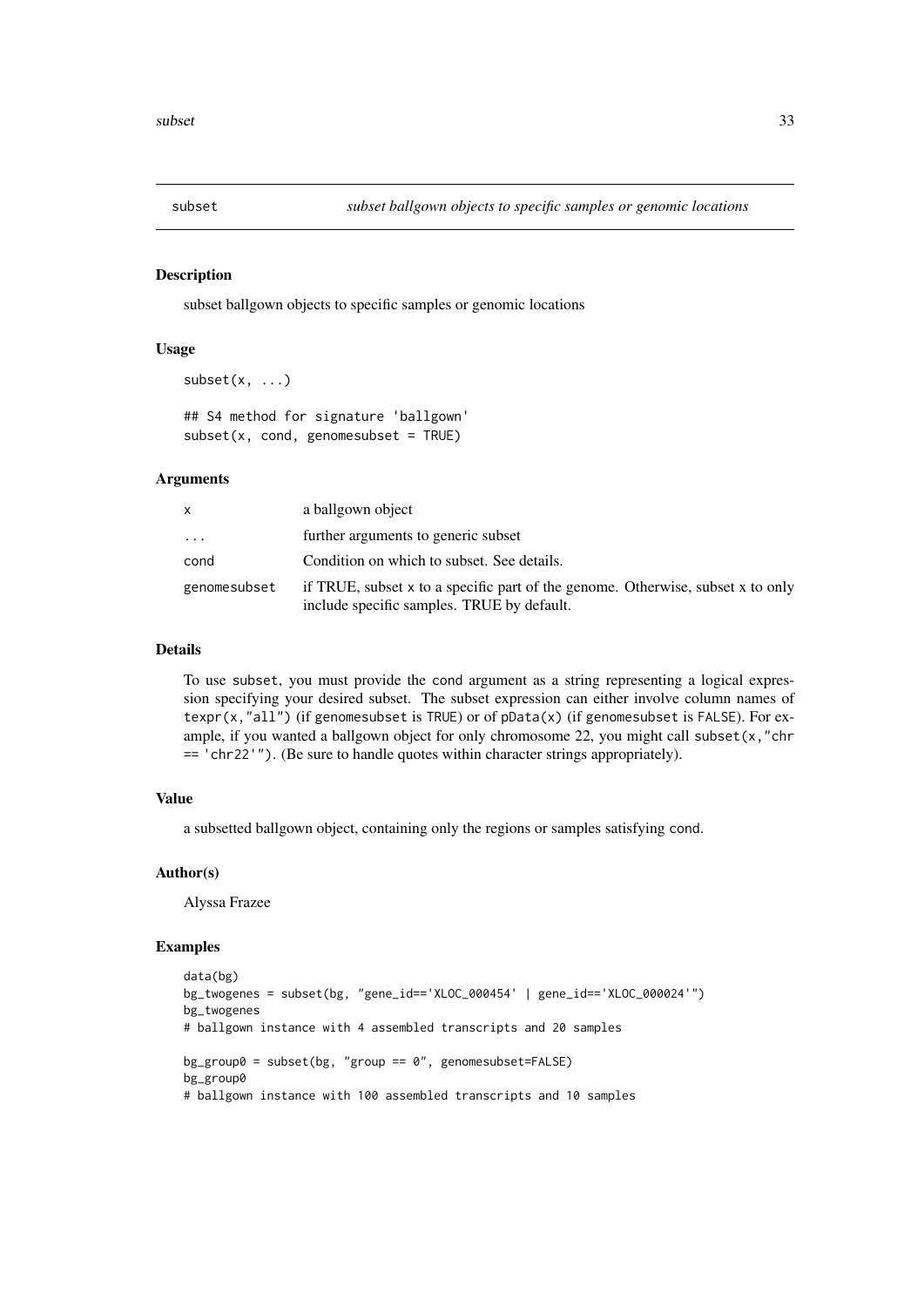<span id="page-33-1"></span><span id="page-33-0"></span>

extract transcript-level expression measurements from ballgown objects

#### Usage

```
texpr(x, meas = "FPKM")
```
## S4 method for signature 'ballgown'  $textrm{rxp}$ r(x, meas = "FPKM")

#### Arguments

| X    | a ballgown object                                                                  |  |  |
|------|------------------------------------------------------------------------------------|--|--|
| meas | type of measurement to extract. Can be "cov", "FPKM", or "all". Default<br>"FPKM". |  |  |

#### Value

transcript-by-sample matrix containing expression values (measured by meas). If meas is "all", a data frame is returned, containing all measurements and location information.

#### Examples

```
data(bg)
transcript_fpkm_matrix = texpr(bg)
transcript_data_frame = texpr(bg, 'all')
```
tGene *Connect a transcript to its gene*

#### Description

find the gene to which a transcript belongs

#### Usage

```
tGene(bg, transcript, tid = TRUE, gid = TRUE, warnme = TRUE)
```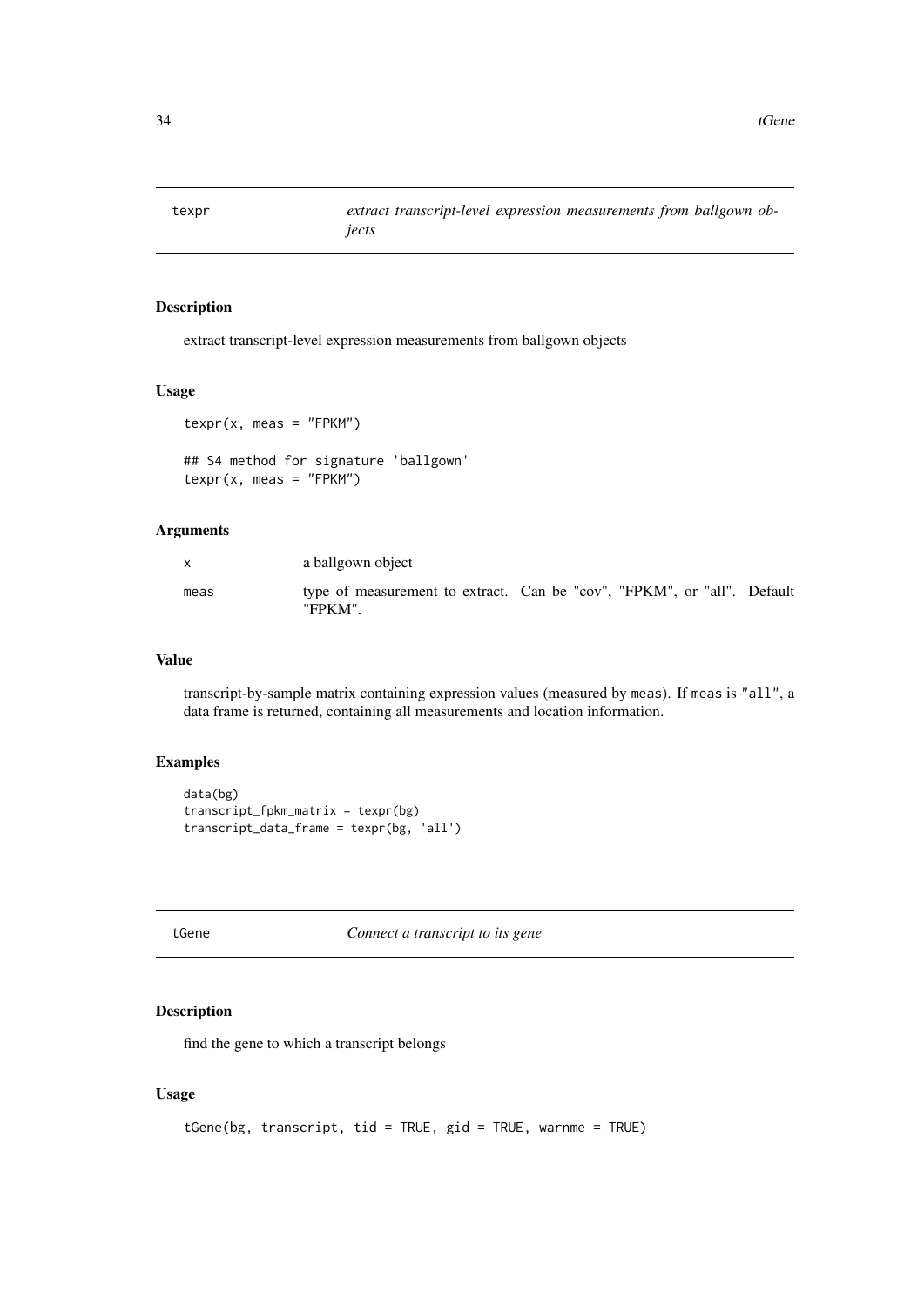#### <span id="page-34-0"></span>transcriptIDs 35

#### Arguments

| bg         | ballgown object                                                                                                                                                                                                                                            |
|------------|------------------------------------------------------------------------------------------------------------------------------------------------------------------------------------------------------------------------------------------------------------|
| transcript | transcript identifier                                                                                                                                                                                                                                      |
| tid        | set to TRUE if transcript is a numeric transcript identifier (i.e., t_id in expres-<br>sion tables), or FALSE if transcript is a named identifie (e.g., TCONS_000001<br>or similar.                                                                        |
| gid        | if FALSE, return the gene *name* associated with transcript in bg instead of<br>the gene *id*, which is returned by default. Take care to remember that not all<br>ballgown objects include gene *name* information. (They do all include gene<br>$IDs$ ). |
| warnme     | if TRUE, and if gid is FALSE, print a warning if no gene name is available for<br>the transcript. This could either mean the transcript didn't overlap an annotated<br>gene, or that no gene names were included when bg was created.                      |

#### Examples

```
data(bg)
tGene(bg, 10)
tGene(bg, 'TCONS_00000010', tid=FALSE)
tGene(bg, 10, gid=FALSE) #empty: no gene names included in bg.
```

| transcriptIDs | get numeric transcript IDs from a ballgown object |  |  |
|---------------|---------------------------------------------------|--|--|
|               |                                                   |  |  |

#### Description

get numeric transcript IDs from a ballgown object

#### Usage

```
transcriptIDs(x)
```
## S4 method for signature 'ballgown' transcriptIDs(x)

#### Arguments

x a ballgown object

#### Value

vector of numeric transcript IDs included in the ballgown object

#### Examples

data(bg) transcriptIDs(bg)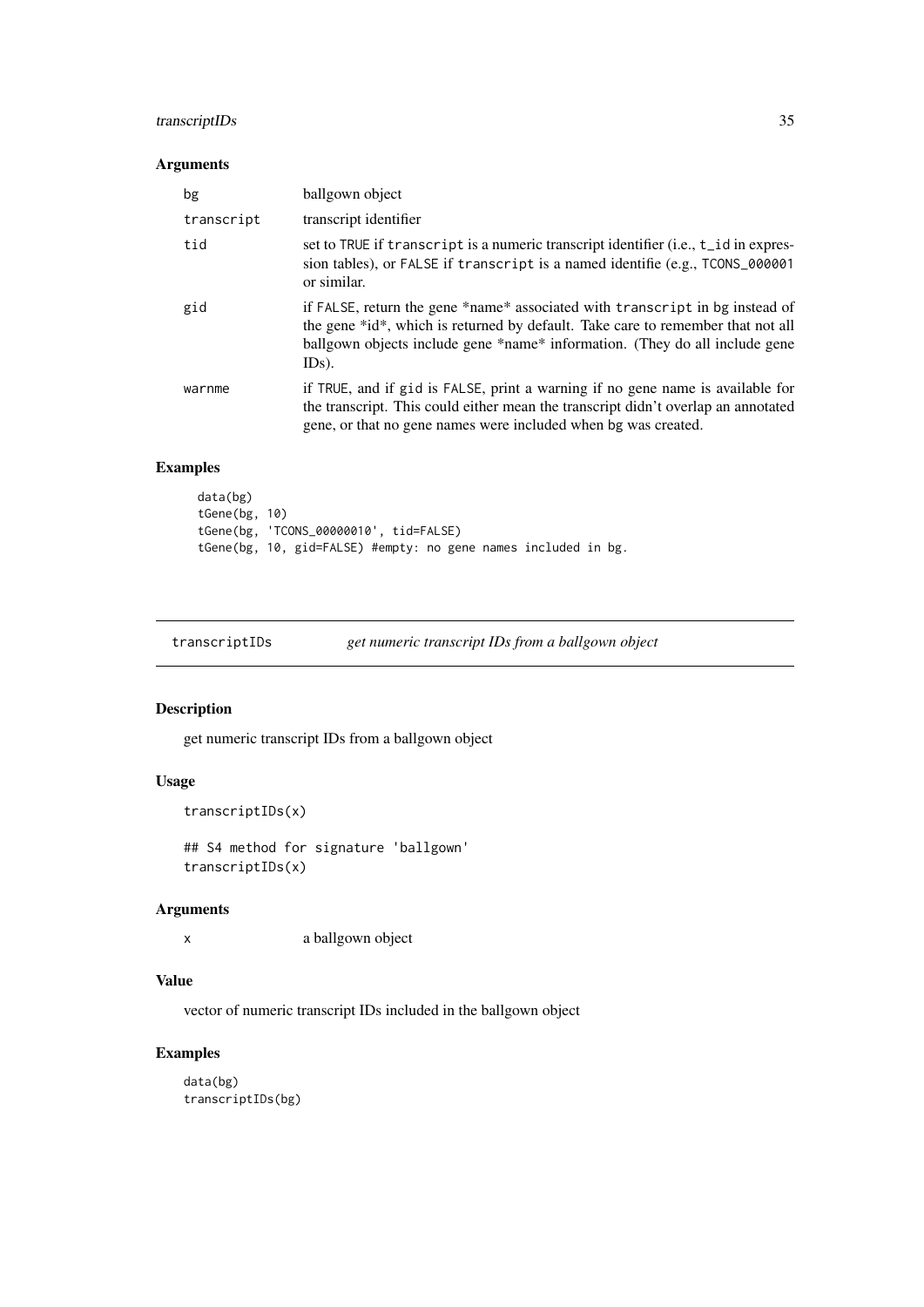<span id="page-35-0"></span>

get transcript names from a ballgown object

#### Usage

```
transcriptNames(x)
```
## S4 method for signature 'ballgown' transcriptNames(x)

#### Arguments

x a ballgown object

#### Value

vector of transcript names included in the ballgown object. If object was created using Cufflinks/Tablemaker, these transcript names will be of the form "TCONS\_\*". Return vector is named and ordered by corresponding numeric transcript ID.

#### Examples

data(bg) transcriptNames(bg)

writeFiles *write files to disk from ballgown object*

#### Description

create tablemaker-like files on disk from a ballgown object

#### Usage

```
writeFiles(gown, dataDir)
```
#### Arguments

| gown    | ballgown object                                 |
|---------|-------------------------------------------------|
| dataDir | top-level directory for sample-specific folders |

#### Examples

data(bg) writeFiles(bg, dataDir=getwd())